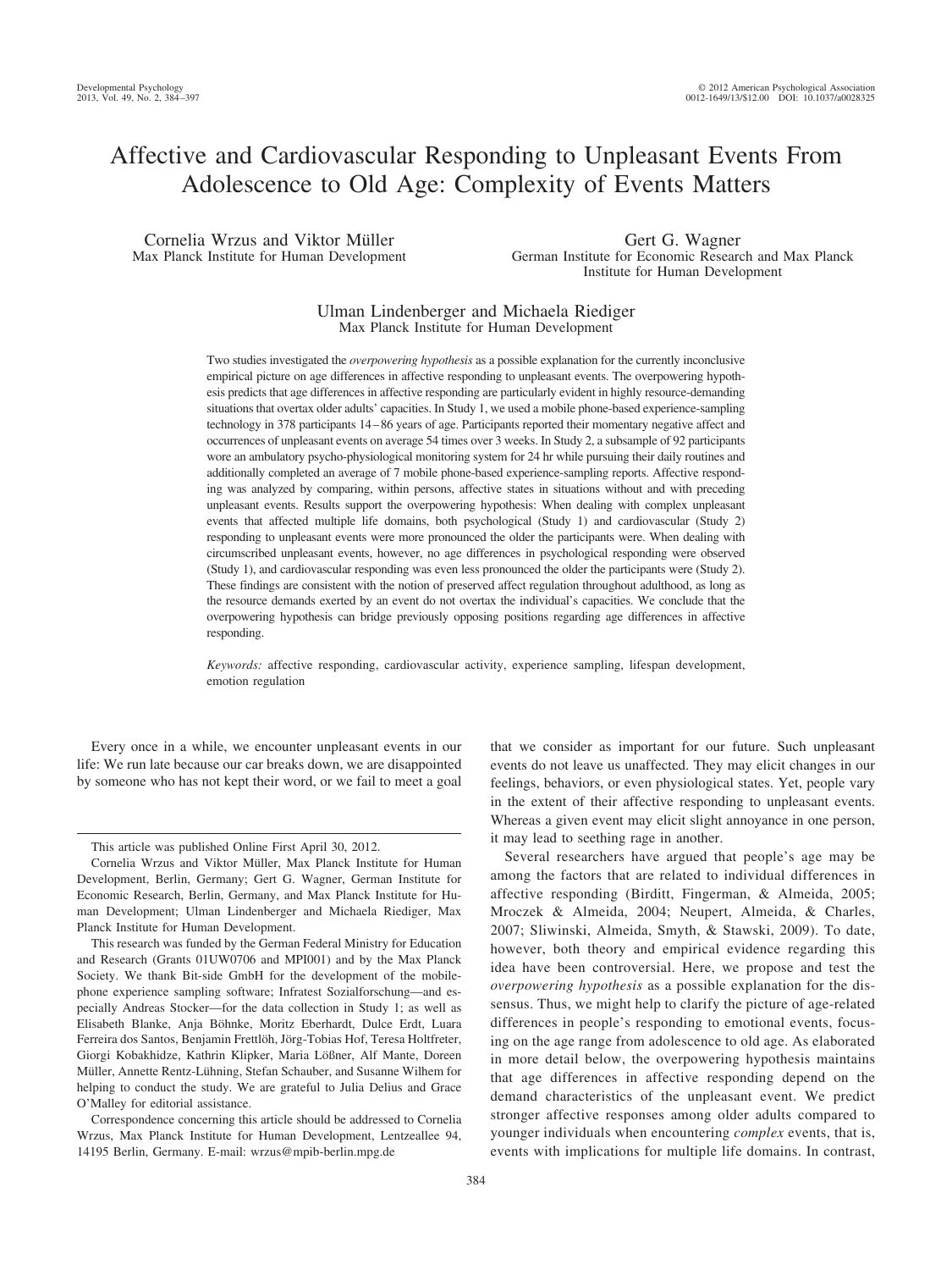we predict no age differences or even less affective responding among older adults to *circumscribed* events that affect single life domains only.

In this article, we report two studies that investigated the overpowering hypothesis in terms of both psychological and physiological responding to unpleasant events. To assess these facets of affective responses as they naturally occur in people's daily lives, we combined mobile phone-based experiencesampling and ambulatory psycho-physiological monitoring. Unlike previous studies that often relied on end-of-day reports (e.g., Mroczek & Almeida, 2004; Sliwinski et al., 2009), we repeatedly assessed affective processes at the moment of their occurrence in the participants' natural life contexts. This approach allows the assessment of affective responding in close temporal proximity to an unpleasant event and, thus, minimizes possible effects of age-related differences in remembering or reporting events and experiences (Craik, 1999), or in recovering from events due to regulatory processes, such as reappraisal of the event or of one's affective experiences (Levine & Bluck, 1997).

## **Theoretical Perspectives on Adult Age Differences in Affective Responding**

Reactions to emotional events occur on multiple levels: They can be reflected in changes in people's emotional states (e.g., from feeling relaxed to feeling angry), changes in their outward behaviors (e.g., from smiling to frowning), as well as in changes in their autonomic activation (e.g., from lower to higher heart rate). We refer to these changes as *affective responding* to delineate them from the typically more narrowly defined phenomena of *stress reaction* and *coping* (Gross & Thompson, 2007; Lazarus, 1999), which have mainly been studied in relation to critical life events and longer-term adjustment (Holmes & Rahe, 1967; Lazarus, 1999, 2000). In this article, we are interested in people's reactions to the unpleasant events they encounter in their *daily lives*, which typically have more short-term effects on affective functioning. We suppose that basic assumptions of prominent stress theories also apply to such minor events and that combining the perspectives from stress research and from developmental investigations additionally enhances the understanding of individual differences in affective responding. That is, we proceed from the idea akin to the proposition in Lazarus and Folkman's (1984) stress model that person and situation characteristics may influence responses to unpleasant or stressful events. Extending this idea, we further propose that a person's *age* is an important person characteristic that moderates specific situational effects.

Contemporary theoretical positions on adult changes in the ability to regulate emotional states give rise to seemingly opposing expectations regarding adult age differences in affective responding. One position, maintained by dynamic integration theory (Labouvie-Vief, 2003, 2008; Labouvie-Vief, Jain, Diehl, & Fang, 2007), suggests that older adults are less effective than younger individuals in regulating affective experiences because situational demands exceed their available cognitive capacities. This position relates to the idea that regulating affective responses is largely cognitively controlled and therefore consumes cognitive capacity (Ochsner & Gross, 2004; Richards & Gross, 1999). As cognitive resources, and among them executive control abilities, decline with age (Ferrer-Caja, Crawford, & Bryan, 2002; Verhaeghen & Salthouse, 1997), the capacity to regulate emotions effectively in the face of adversity should be reduced. This should result in more pronounced responding to unpleasant events.

A different position derives from socioemotional selectivity theory (Carstensen, 1992; Carstensen, Pasupathi, Mayr, & Nesselroade, 2000), which postulates that shrinking horizons of time to live increase older adults' motivation to maximize their emotional well-being in the here and now. Older adults are thus expected to be increasingly motivated to influence their affective states toward experiencing less negative and more positive emotionality; and as a result of life experience, they are expected to be increasingly proficient at doing so (e.g., Charles & Carstensen, 2010). Better emotional well-being of older adults compared to younger individuals is seen as resulting both from volitional (Fitzsimons & Bargh, 2004; Gross & Thompson, 2007) and automatic (Williams, Bargh, Nocera, & Gray, 2009) regulatory efforts. Although behavioral evidence supporting this claim is still scarce (Isaacowitz & Blanchard-Fields, 2012; Larcom & Isaacowitz, 2009), self-report studies show that older adults indeed view themselves as more in control of their affective experiences than younger adults (Carstensen & Charles, 1998; Gross et al., 1997; Lawton, 2001; Lawton, Kleban, Rajagopal, & Dean, 1992). This idea of enhanced emotion-regulation effectiveness throughout adulthood suggests that older adults, compared to younger adults, should be more in control of their responses and, hence, less responsive when confronted with unpleasant events.

In short, contemporary lifespan theories on affective functioning suggest opposing predictions regarding age-related differences in people's responding to unpleasant events. Interestingly, empirical evidence regarding adult age differences in both psychological and cardiovascular responding to emotion-eliciting events is similarly inconclusive, as summarized next.

# **Mixed Evidence Regarding Age Differences in Psychological and Cardiovascular Responding to Unpleasant Events**

Relevant empirical investigations have mostly focused on age-related differences in either *psychological* or *physiological* responding to unpleasant experiences. Psychological responding is typically operationalized as changes in people's daily affective experiences, often as increased negative affect on days with unpleasant experiences relative to other days without occurrences of unpleasant events. Findings from these studies range from age-related decreases (e.g., Brose, Schmiedek, Lövden, & Lindenberger, 2011; Charles & Carstensen, 2008), to no age-related differences (Bäckman & Molander, 1986; Stawski, Almeida, Sliwinski, & Smyth, 2008), and age-related increases in affective responding to unpleasant events (Mroczek & Almeida, 2004; Sliwinski et al., 2009). We propose that this divergence in findings might be associated with differences in the emotional events that the various studies investigated. Even analyses of the same data set, the National Study of Daily Experiences (NSDE; Mroczek & Almeida, 2004), yielded different results depending on how unpleasant events were opera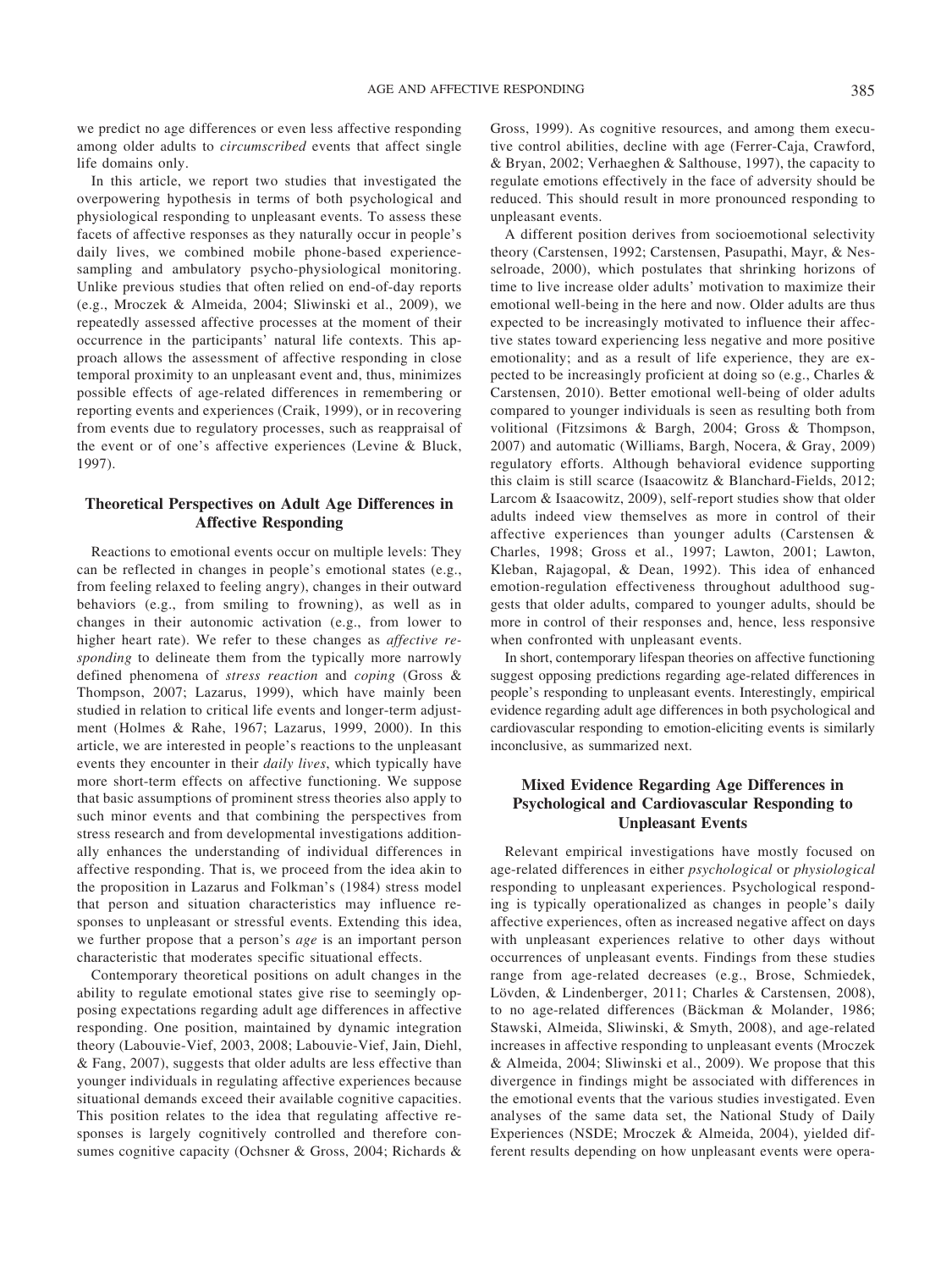tionalized: When responding to *circumscribed* unpleasant events (e.g., minor argument with spouse) or to whether or not an unpleasant event had occurred that day, an age-related *decrease* (Birditt et al., 2005) or no age differences (Neupert et al., 2007) in affective responding were found. However, when daily affective responding was predicted from the severity of the unpleasant event, studies reported age-related *increases* in responding (Mroczek & Almeida, 2004; Sliwinski et al., 2009). In these studies, more severe unpleasant events often dealt with complex problems or situations.

Investigations of age differences in *physiological* responding to unpleasant events have mostly focused on changes in cardiovascular functioning, most typically in heart rate or systolic blood pressure in the laboratory. A recent meta-analysis of 31 experimental studies showed that heart rate increases *less* strongly and that systolic blood pressure increases *more* strongly with age in reaction to emotionally evocative tasks (Uchino, Birmingham, & Berg, 2010). This divergence of findings is likely due to the different regulatory pathways involved. Heart rate is regulated by influences from both the sympathetic and the parasympathetic nervous system, whereas systolic blood pressure is mainly regulated by the sympathetic system and baroreceptors of the blood vessels (Burg & Pickering, 2011). The sympathetic system increases energy supply, whereas the parasympathetic system exerts antagonistic effects by calming the organism and restoring homeostasis. Both heart rate and systolic blood pressure are measures not well suited for testing the conceptual considerations described above—that is, assumptions regarding people's regulatory efforts to remain in, or come back to, homeostasis or well-being. On a physiological level, such regulatory processes are best reflected in changes of parasympathetic activity, supplying inhibitory control on the heart (Berntson et al., 1997; Porges, Doussard-Roosevelt, & Maiti, 1994).

In terms of cardiovascular functioning, parasympathetic influences are reflected, for example, in measures of heart rate variability (cf. Diamond & Otter-Henderson, 2007; Malik et al., 1996). Heart rate variability results from an interaction between the cardiac and respiratory systems under parasympathetic control. During inhalation, parasympathetic control decreases somewhat, which leads to a slight increase in heart rate, while during exhalation, the pattern is reversed. The physiological function of heart rate variability is to maximize the efficiency of pulmonary gas exchange. Thus, in general, a certain level of variability in heart rate is characteristic of normal functioning. In stressful situations, heart rate variability decreases due to withdrawal of parasympathetic, and increase in sympathetic, influences, which result in more frequent, more regular, and less variable heart beats (Appelhans & Luecken, 2006; Malik et al., 1996). This decline in heart rate variability serves the sympathetically mediated increase in energy supply that is necessary for responding to challenging events. Similar to the diverse pattern of findings regarding psychological responding, evidence regarding age differences in changes in heart rate variability in response to unpleasant events is also mixed and appears to vary depending on the complexity of the event: No age-related differences in change of heart rate variability were observed in response to a relatively *circumscribed* unpleasant situation of a reaction time task (Wood, Maraj, Lee, & Reyes, 2002). In contrast, changes of heart rate variability were more pronounced with higher age in response to a *complex* unpleasant situation of preparing a speech to excuse a hypothetical shoplifting (Uchino, Holt-Lunstad, Bloor, & Campo, 2005; Uchino, Uno, Holt-Lunstad, & Flinders, 1999).

### **Testing the Overpowering Hypothesis in the Present Research**

Proceeding from the observation that differences in findings from previous empirical studies might be associated with differences in the nature of the affect-eliciting event under investigation, we derived the *overpowering hypothesis*. The overpowering hypothesis offers a possible explanation for the inconclusive empirical picture and might bridge the apparently opposing conceptual stances as well. It proposes that age differences in affective responding are particularly evident in highly resource-demanding situations that overtax older adults' capacities. In such situations, we expected older adults to respond more strongly to unpleasant events than younger individuals because situational demands would exceed their available resources to successfully control affective responses. This hypothesis is informed by the proposition that age differences in cognitive performance are magnified when individuals approach their upper limits of performance (Baltes, 1987; Kliegl, Smith, & Baltes, 1989; Lindenberger & Baltes, 1995; for empirical evidence supporting this proposition, see, e.g., Baltes & Kliegl, 1992; Brehmer, Li, Müller, von Oertzen, & Lindenberger, 2007). When resource demands are low, however, we predicted no age differences or even an age-related decrease in affective responding to negative experiences, due to, for example, age-related increases in the motivation to experience pleasant affective states (Riediger, Schmiedek, Wagner, & Lindenberger, 2009). Unpleasant events that affect multiple life domains are more complex to deal with than events with more circumscribed effects. In our research, we therefore used the number of life domains affected by a negative event as a proxy for the complexity of resource requirements imposed by the experience.

To account for the multi-dimensionality of affective responses, we conducted two studies that investigated the overpowering hypothesis in terms of both psychological and physiological responding to unpleasant events. In terms of *psychological* responding, we focus on changes in negative affect because negative affect has reliably been shown to increase in unpleasant situations (Mroczek & Almeida, 2004; Steptoe, Moses, & Edwards, 1990). In line with circumplex models of emotional experience (Russell, 1980; Watson & Tellegen, 1985), we distinguish high-arousing negative affect (e.g., angry) from low-arousing negative affect (e.g., disappointed). We expect that the age-related increase in affective responding to complex unpleasant events predicted by the overpowering hypothesis should be most evident for high-arousing (as opposed to low-arousing) negative affect because older adults have been proposed to have increasing difficulties in dealing with emotional arousal (Charles, 2010) and to find arousing stimuli increasingly aversive (Keil & Freund, 2009). With respect to *physiological* responding, we focus on heart rate variability as an indicator of the withdrawal of parasym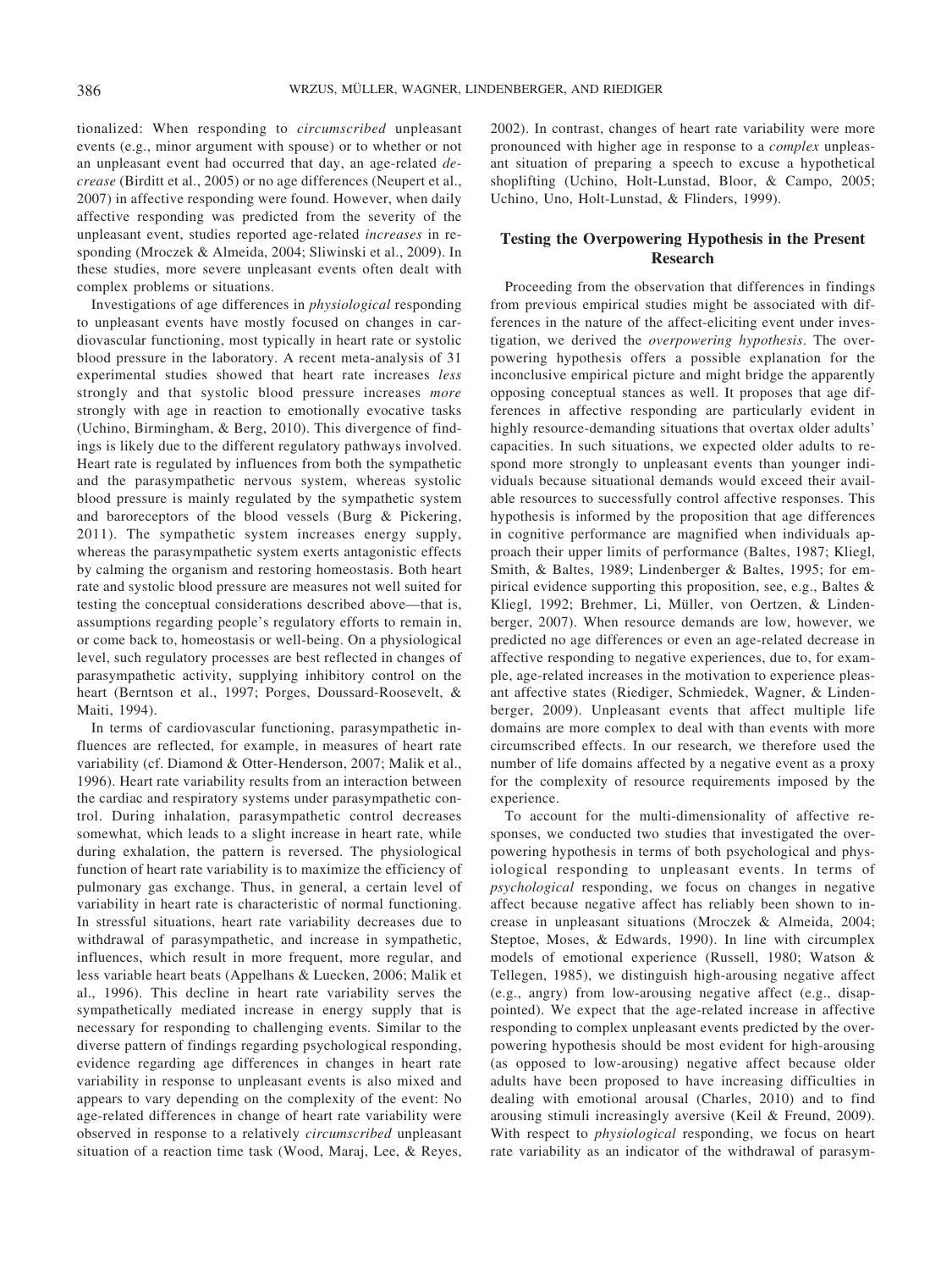pathetic (calming) influences on the cardiovascular system in the face of adversity (Appelhans & Luecken, 2006; Berntson et al., 1997; Malik et al., 1996).

Methodologically, we aimed at recruiting participants who are heterogeneous with respect to age, education, and gender to maximize the generalizability of our findings. Furthermore, to maximize the ecological validity of our assessments, we sought to measure psychological and physiological reactions to unpleasant events as they naturally occur in people's daily lives. We employed ecological momentary assessment technologies in two studies of individuals ranging in age from adolescence to old age to realize these aims. In Study 1, we used a mobile phone-based experience-sampling technology to obtain an average of 54 reports of momentary negative affect and occurrences of unpleasant events over the course of 3 weeks. Six assessments per day were scheduled throughout several days within a period of at least 3 weeks (see Method section for details) to achieve a balance between measuring densely per day and yet covering a larger, and thus more representative, time span. In Study 2, we combined experience sampling with 24-hr ambulatory assessment of cardiac and physical activity in daily life.

### **Study 1—Age Differences in Psychological Responding to Unpleasant Events in Daily Life**

The aim of Study 1 was to investigate the overpowering hypothesis with respect to age differences in *psychological* responding to unpleasant events in everyday life. We predicted that everyday unpleasant events would be accompanied by relatively more intense high- and low-arousing negative affect compared to situations without unpleasant events. We expected these increases in negative affect to be more pronounced for complex unpleasant events that affected multiple life domains than for circumscribed events whose effects are restricted to one life domain. We further predicted that people's responding to complex, but not to circumscribed, negative events would be more pronounced with higher age, especially with respect to high-arousing negative affect.

### **Method**

**Participants.** The fieldwork agency TNS Infratest Sozialforschung recruited 378 participants in three urban areas of Germany (Munich, Berlin, Duesseldorf). Participants ranged in age from 14.0 to 86.5 years ( $M = 42.5$  years,  $SD = 19.0$ ), and 24.1% held a college or university degree. They were approximately stratified by gender (50.3% men) and age (17% were 14 –18 years of age, 15% were 19 –29 years of age, 14% were 30 –39 years of age,  $16\%$  were  $40-49$  years of age,  $15\%$  were  $50-59$  years of age,  $16\%$  were  $60-70$  years of age, and  $7\%$  were  $70-90$  years of age).

**Procedure.** The study began with an individual instruction and training session typically conducted in the participants' homes. Participants received mobile phones (Nokia E50) with Java software that controlled the participants' assessment schedule, presented items and tasks, and uploaded responses to a central server. Participants navigated and responded to the instrument using the mobile phone's joystick and keypad. During this first session,

participants received extensive instructions and completed a sample trial of the questionnaire.

Following the instruction session, participants carried the phone with them at all times during three experience-sampling periods, each lasting 3 consecutive days. The experiencesampling periods covered a total of at least 6 weekdays (Monday through Friday) and 3 weekend days (Saturday and Sunday) and were separated by intervals of 6 days. On each experiencesampling day, six assessments were distributed over a 12-hr window, the start of which was chosen by the participants according to their personal waking habits. During each of the six 2-hr time periods within the participant's personal time window, one signal was scheduled randomly, with the provision that two adjacent measurement occasions were at least 15 min apart. If participants did not respond, they were reminded twice by auditory signals, occurring after 5 and after 10 min. If there was still no response, the instrument closed after 15 min, thus reducing participants' degree of freedom in determining when to answer the questions. On average, participants completed at least five of the six daily assessments on 90.7% of their assessment days  $(SD = 0.13)$ . To obtain a sufficient number of assessments, experience-sampling periods were extended for a day if participants completed fewer than five assessments on a given day. Overall,  $M = 1.21$  (*SD* = 1.71) of these extension days were scheduled per participant. Participants thus completed an average of 54.9 assessments  $(SD = 4.1)$ . They were reimbursed with 100  $\epsilon$  (approximately \$150). The ethics committee of the Max Planck Institute for Human Development approved the study.

**Experience-sampling measures.** At each of the experiencesampling assessments six times per day, participants answered a brief questionnaire containing, among other things, the following items.

*Affective experience.* Participants reported how angry, anxious, disappointed, and downcast they currently felt on a scale ranging from 0 (*not at all*) to 6 (*very much*). A multilevel confirmatory factor analysis conducted in Mplus (Muthén & Muthén, 2008) attested good fit to a two-factor model in which angry and anxious loaded on one factor, and disappointed and downcast loaded on the other (comparative fit index  $[CFI] = .987$ , rootmean-square error of approximation [RMSEA] = .039),  $\chi^2$  = 32.56,  $p < .001$ . Ratings of angry and anxious were therefore averaged to yield an indicator of momentary high-arousing negative affect (multilevel reliability estimate  $= .95$ ), and ratings of disappointed and downcast were averaged to yield an indicator of momentary low-arousing negative affect (multilevel reliability es $timate = .96$ .

*Unpleasant events.* Participants indicated at each measurement occasion, whether they had experienced an unpleasant event since the last measurement (yes/no). If they indicated that something unpleasant had occurred, they were asked to indicate the life domain(s) this event affected (*interpersonal*, *work*, *health*, *financial*, *future plans*, *daily hassles*, or *other*; Almeida, Wethington, & Kessler, 2002). Two dummy-coded variables were derived from these answers: "Circumscribed unpleasant event" indicated that participants reported an event that only affected one life domain  $(1 = had occurred, 0 = had not occurred)$ , and "complex unpleasant event" indicated that participants reported an event that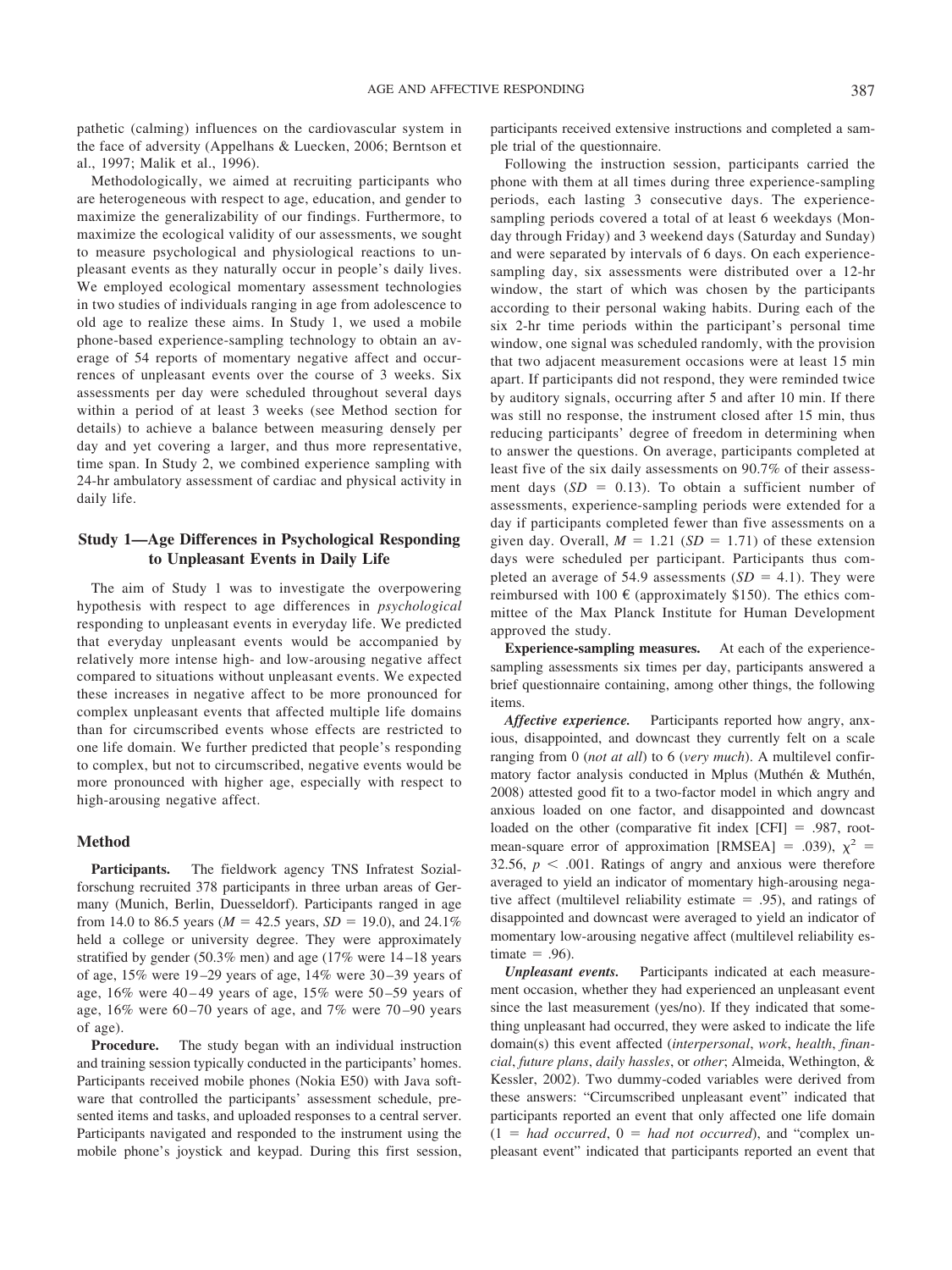was related to more than one life domain  $(1 = had occurred, 0 = 0)$ *had not occurred*).<sup>1</sup>

*Current activity and persons present as control variables.* At each measurement occasion, participants also reported their current activity by choosing the appropriate response option(s) among *work/school/study*, *chores/errands*, *leisure activity*, *doing nothing/ sleeping/watching TV*, *doctor visit/office run*, *conversation/visit*, and *other*. They also indicated whether other persons were momentarily present by checking the appropriate response(s) among *nobody*, *partner*, *family*, *friends*, *colleagues/fellow students*, *strangers*, and *other*.

**Analytic approach.** As measurement occasions (Level 1) were nested within days (Level 2), which were nested within persons (Level 3), we specified three-level random coefficient models in hierarchical linear modeling (HLM; cf. Raudenbush, Bryk, & Congdon, 2004), using full information maximum likelihood and robust standard error estimation. More specifically, highor low-arousing negative affect at a certain measurement occasion was predicted using the following equations:

*Occasion level (Level 1)*

 $NA_{ijk} = \pi_{0jk} + \pi_{1jk}$ (circumscribed event yes/no)

+  $\pi_{2jk}$ (complex event yes/no) +  $e_{ijk}$ 

*Day level (Level 2)*

$$
\pi_{0jk} = \beta_{00k} + r_{0jk}
$$

$$
\pi_{1jk} = \beta_{10k} + r_{1jk}
$$

$$
\pi_{2jk} = \beta_{20k} + r_{2jk}
$$

*Person level (Level 3)*

$$
\beta_{00k} = \gamma_{000} + \gamma_{001}(age) + u_{00k}
$$
  

$$
\beta_{10k} = \gamma_{100} + \gamma_{101}(age) + u_{10k}
$$
  

$$
\beta_{20k} = \gamma_{200} + \gamma_{201}(age) + u_{20k}
$$

On the level of measurement occasions (Level 1), circumscribed and complex unpleasant events were entered as two dummy-coded predictors, with situations without previous unpleasant events serving as reference category. Respective parameter estimates thus reflect average *within-person differences* between the level of negative affect reported in situations without prior occurrences of negative events (baseline) and the level of negative affect reported in situations with preceding circumscribed or complex events, respectively, assuming all other predictor variables to be zero. The age of participants was entered grand-mean centered on Level 3. The coefficient  $\gamma_{000}$  reflects average negative affect of participants with average sample age at a measurement occasion when no unpleasant event had occurred previously, and  $\gamma_{001}$  indicates the respective differential in "baseline negative affect" (i.e., in situations without an unpleasant event) for a 1-year increase in participants' age.  $\gamma_{100}$  and  $\gamma_{200}$  denote the average responding to circumscribed and complex unpleasant events (relative to situations without unpleasant events), respectively, for a person of average sample age. They can thus be interpreted as average unstandardized change scores.  $\gamma_{101}$  and  $\gamma_{201}$  reflect age differences in these "responding effects" (i.e., the respective differential for a 1-year increase in age). Model-estimated unstandardized change scores were standardized with age-specific standard deviations of the outcome to approximate standardized effect sizes (Hoffman & Stawski, 2009; Wrzus, Denissen, & Lüdtke, 2012). Random variance at each level is indicated by the coefficients e, r, and u. Present persons, current activity, and cumulative number of unpleasant events reported on the current day (i.e., how many unpleasant events had already been reported on that day up to the current situation) were entered as control variables at the occasion level (Level 1). The cumulative number of unpleasant events on the current day controlled for effects of increasing responding due to multiple unpleasant situations on a given day and was included as a control variable to account for differences in the daily prevalence of unpleasant events.<sup>2</sup>

In short, we compared within-person differences in negative affect after circumscribed or complex unpleasant events to a baseline when no unpleasant events occurred. This baseline seemed most suitable since it was controlled for contextual effects and thus reflected the average, that is, "normal" state of negative affect. Also, the unequal spacing of measurement occasions (with intervals ranging from few hours to several days) made other baseline operationalizations, such as comparisons to the previous measurement point, unfeasible. The unequal spacing of measurement occasions resulted from optimizing the study design to cover multiple assessments per day and to span several weeks. Second, at 22% of occasions with unpleasant events, another unpleasant event was reported at the previous measurement occasion. This further demonstrates the advantages of situations without previous unpleasant events compared to  $T - 1$  measurement occasions as baseline measurements.

### **Results**

The presentation of findings is organized as follows. We first report findings on age differences in the prevalence of unpleasant events. Following that, we analyze age-related differences in participants' psychological responding to circumscribed and complex unpleasant events. Descriptive information of, and correlations among, central study variables are summarized in Table 1.

**Age-related differences in the prevalence of unpleasant events.** The vast majority (91%) of the participants reported occurrences of unpleasant events during the study interval. On

<sup>&</sup>lt;sup>1</sup> We distinguished complex from circumscribed unpleasant events when more than one life domain is affected and do not distinguish further when two, three, or more life domains are affected because the average and the modal number were two affected life domains in both studies (see the Results sections). We favor this approach over the assessment of subjective severity because severity judgments differ with age (Stawski et al., 2008), such that age differences in affective responding based on age-varying subjective severity of unpleasant events would be difficult to interpret.

<sup>2</sup> At measurement occasions with unpleasant events, 0.22 hassles (person average) had occurred before the assessment that day (range  $= 0-1.88$ ,  $SD =$ 0.27). This means that in most cases (i.e., in 77% of the measurement occasions with an unpleasant event), the current unpleasant event was not preceded by others. Since occasions with three or more prior unpleasant events were scarce (1.5% of occasions with unpleasant events), we repeated the analyses with a dummy-coded control variable instead of a control continuous variable for cumulative unpleasant events  $(0 = no$  *unpleasant event occurred before this measurement occasion*,  $1 =$  *one or more unpleasant events occurred*). The results were comparable to the ones reported in Table 2.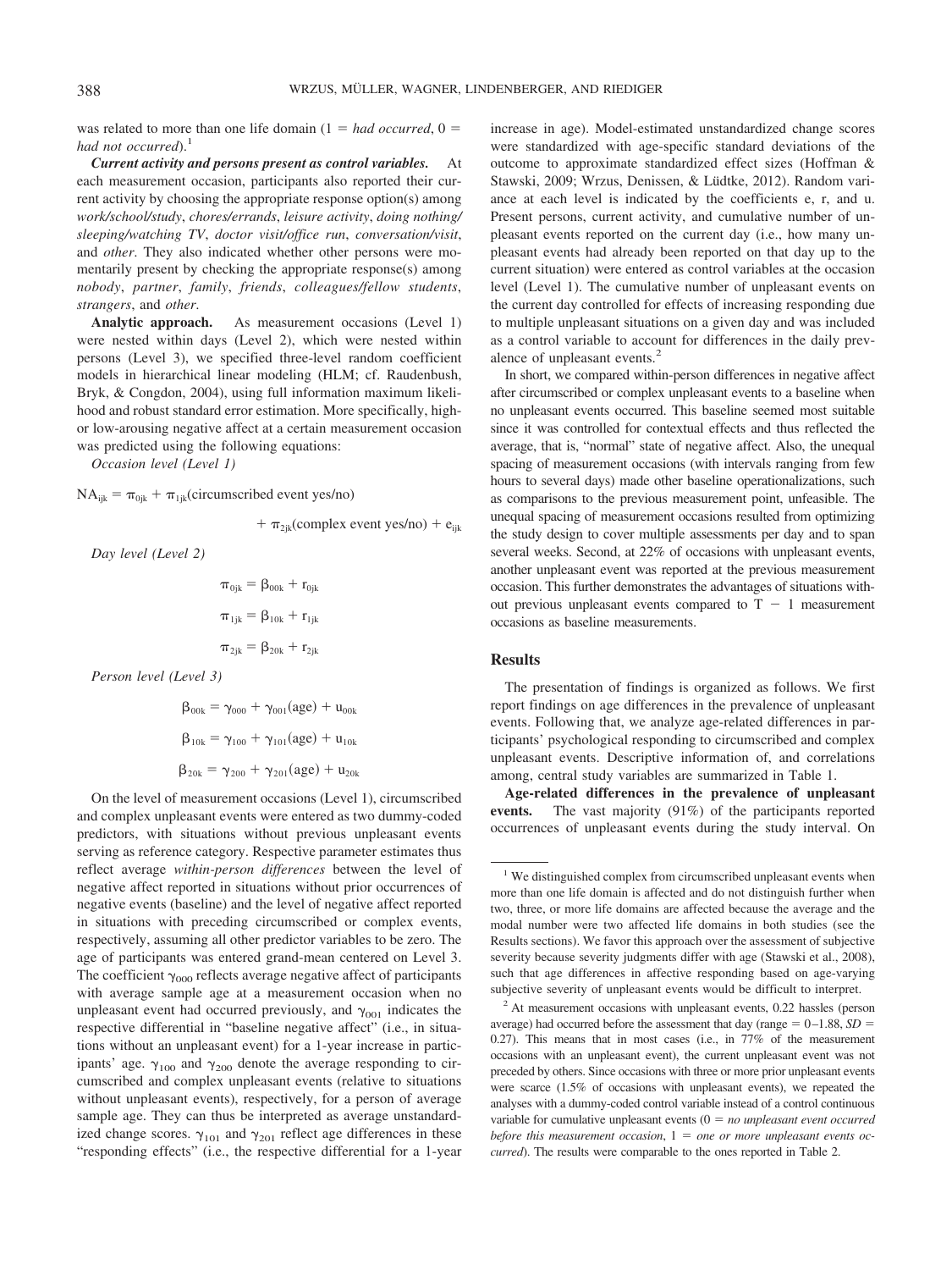Table 1 *Study 1: Descriptive Statistics and Intercorrelations of Central Study Variables*

|                                                                                                                                                                                                                                                                                                      |                                                                       | Pearson correlations                                            |          |           |  |
|------------------------------------------------------------------------------------------------------------------------------------------------------------------------------------------------------------------------------------------------------------------------------------------------------|-----------------------------------------------------------------------|-----------------------------------------------------------------|----------|-----------|--|
| Variable                                                                                                                                                                                                                                                                                             | M(SD)                                                                 |                                                                 |          |           |  |
| $1. \text{Age}$<br>2. Within-person average low-arousing negative affect<br>3. Within-person average high-arousing negative affect<br>4. % circumscribed unpleasant events <sup>a</sup> (affecting one life domain)<br>5. % complex unpleasant events <sup>a</sup> (affecting multiple life domains) | 42.46 (19.04)<br>0.75(0.70)<br>0.67(0.54)<br>0.08(0.07)<br>0.02(0.03) | $-.14***$<br>$-.05$<br>$-.07$ .23**<br>$-.08$ $.17***$ $.19***$ | $.76***$ | $28^{**}$ |  |

<sup>a</sup> Relative to a given participant's total number of measurements.  $p^* p < .05.$  \*\*  $p < .01.$ 

average, participants reported on 9.2% of the measurements they completed that an unpleasant event had occurred since the last measurement occasion ( $SD = 8.5$ , range =  $0\%$ –71%). With higher age, participants tended to report slightly fewer unpleasant events  $(r = -.09, p = .046)$ . Participants classified unpleasant events most often as *interpersonal* (39%), followed by *work/school* (14%), *daily hassles* (10%), *health* (8%), *finances* (6%), and *future plans* (2%). On average 12.9% ( $SD = 21.8$ ) of the unpleasant events reported by a given person were complex, that is, affected multiple life domains ( $mode = 2$ ,  $M = 2.2$  life domains). The percentage of complex unpleasant events did not vary significantly with the participants' age  $(r = -.07, p = .09)$ .

**Age-related differences in psychological responding to unpleasant events.** Table 2 summarizes the parameter estimates of two multilevel models that predicted high- and low-arousing negative affect by age, occurrence of circumscribed and complex unpleasant events, and the respective interactions with age, controlling for other persons present and the participants' momentary activity. Whereas participants' age was not predictive of average reports of average high-arousing negative affect (feeling angry and anxious), participants tended to report generally less low-arousing negative affect (feeling downcast and disappointed) the older they were. We also tested for potential non-linear age effects; however, none were statistically significant ( $p > .05$ ).

The significant effects of circumscribed and complex events indicate that participants reported significantly more intense highand low-arousing negative affect when circumscribed and complex unpleasant events had occurred, compared to situations without previous occurrences of unpleasant events. These comparative increases in high- and low-arousing negative affect were significantly more pronounced after the occurrence of complex unpleasant events—post hoc comparison of slope coefficients for circumscribed and complex events: for high-arousing negative affect,  $\chi^2(1) = 10.61$ ,  $p = .002$ ; for low-arousing negative affect,  $\chi^2(1) = 14.06$ ,  $p < .001$ . The average standardized change scores for increases related to circumscribed events were 1.1 and 1.0 standard deviation units for highand low-arousing negative affect, respectively. For increases related to complex events, the standardized effect size was 1.4 for lowarousing negative affect, whereas effect sizes for high-arousing negative affect varied with participants' age as indicated by the significant Age  $\times$  Complex Unpleasant Event interaction.

Consistent with the overpowering hypothesis, this Age  $\times$  Complex Unpleasant Event interaction indicates that the elevated higharousing negative affect after complex unpleasant events was more

pronounced the older participants were. Simple-slope analysis revealed that increases in high-arousing negative affect after complex unpleasant events were significant for the whole age range of the sample. Age accounted for approximately 37% of the betweenperson variability in affective responding in high-arousing negative affect. Figure 1 illustrates predicted, standardized withinperson change scores in high-arousing negative affect for the minimum, mean, and maximum age in the investigated sample. The values denote the estimated effect sizes for differences in negative affect after unpleasant events occurred compared to measurement occasions without prior negative events. After the occur-

#### Table 2

*Study 1: Age and Occurrences of Circumscribed and Complex Unpleasant Events as Predictors of High- and Low-Arousing Negative Affect (Unstandardized Parameters From Three-Level Multilevel Models)*

|                                             | Negative affect            |               |  |  |
|---------------------------------------------|----------------------------|---------------|--|--|
| Variable                                    | High-arousing Low-arousing |               |  |  |
| Intercept                                   | $0.66***$                  | $0.71***$     |  |  |
| Age                                         | $-0.002^{ns}$              | $-0.006***$   |  |  |
| Occurrence of unpleasant events             |                            |               |  |  |
| Circumscribed (single domain)               | $0.87^{\ast\ast}$          | $0.94***$     |  |  |
| Complex (multiple domains)                  | $1.13***$                  | $1.27***$     |  |  |
| Age $\times$ Circumscribed Unpleasant Event | $0.002^{ns}$               | $-0.002^{ns}$ |  |  |
| Age $\times$ Complex Unpleasant Event       | $0.011*$                   | $-0.002^{ns}$ |  |  |
| Control variables                           |                            |               |  |  |
| Cumulative number of unpleasant             |                            |               |  |  |
| events <sup>a</sup>                         | $0.07**$                   | $0.15***$     |  |  |
| Partner present <sup>b</sup>                | $-0.06**$                  | $-0.04*$      |  |  |
| Family present <sup>b</sup>                 | $-0.02^{ns}$               | $-0.01^{ns}$  |  |  |
| Friends present <sup>b</sup>                | $-0.06**$                  | $-0.10**$     |  |  |
| Colleagues/students present <sup>b</sup>    | $0.05^{ns}$                | $-0.001^{ns}$ |  |  |
| Strangers present <sup>b</sup>              | $0.05*$                    | $-0.01^{ns}$  |  |  |
| Others present <sup>b</sup>                 | $0.05^{ns}$                | $-0.002^{ns}$ |  |  |
| Work/school activity <sup>c</sup>           | $0.01^{ns}$                | $-0.06*$      |  |  |
| Chores/errands <sup>c</sup>                 | $-0.04^{ns}$               | $-0.04^{ns}$  |  |  |
| Leisure activity <sup>c</sup>               | $-0.15***$                 | $-0.11***$    |  |  |
| Doing nothing/watching TV <sup>c</sup>      | $-0.13***$                 | $-0.03^{ns}$  |  |  |
| Doctor visit/office run <sup>c</sup>        | $0.07^{ns}$                | $0.04^{ns}$   |  |  |
| Conversation/visit <sup>c</sup>             | $-0.10**$                  | $-0.08***$    |  |  |
|                                             |                            |               |  |  |

<sup>a</sup> Cumulative number of unpleasant events reported on that day so far. <sup>b</sup> Reference category of *nobody* for people present. <sup>c</sup> Reference category of *other* for activity.

 $n s > .05.$  *\* p* < .05. \* *p* < .01.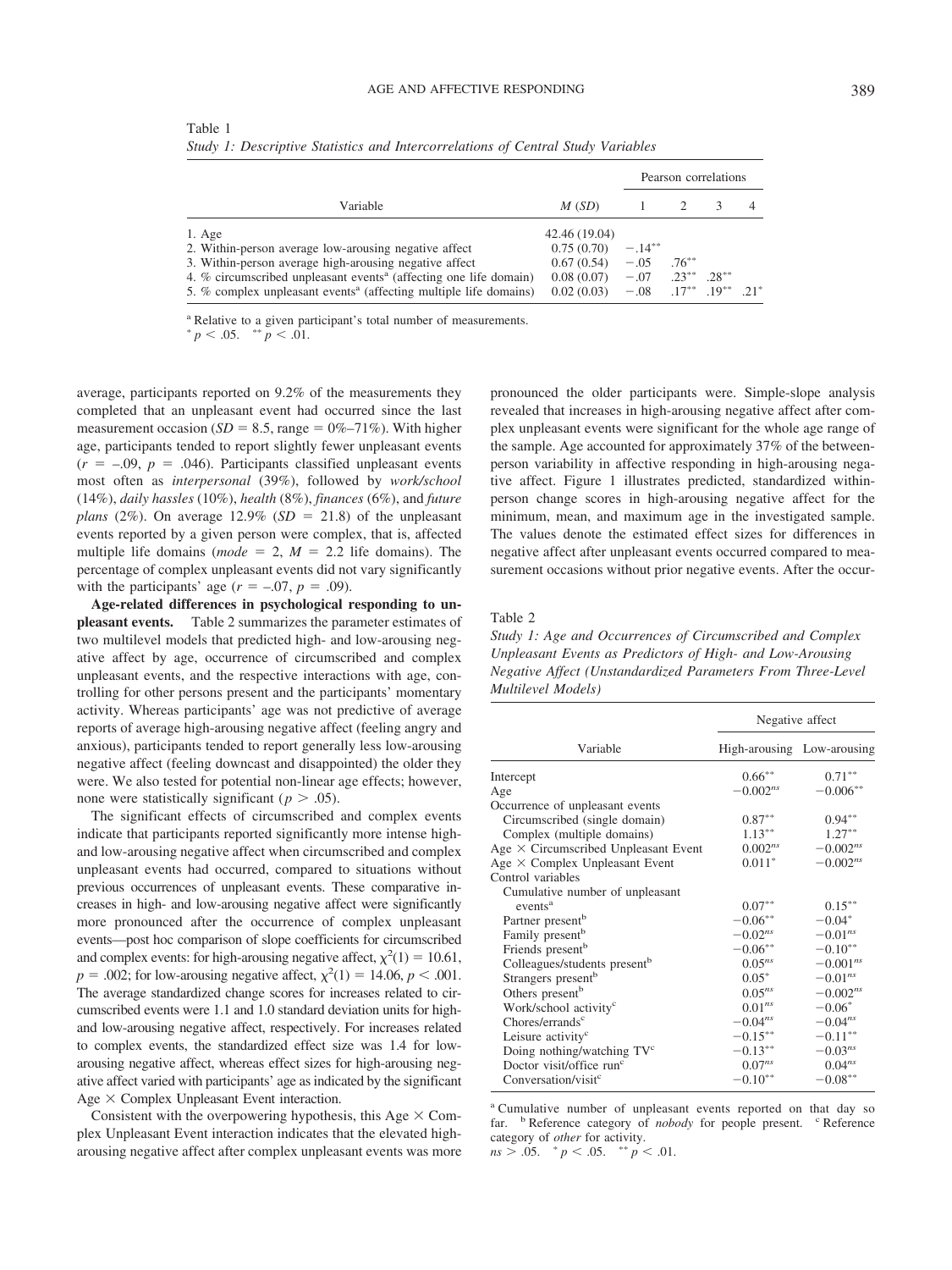

*Figure 1.* Study 1: Age differences in increased high-arousing negative affect when experiencing unpleasant events in daily life relative to situations without unpleasant events. Predicted change scores from multilevel modeling are shown, which are standardized with age-specific withinperson standard deviations of high-arousing negative affect.

rence of complex unpleasant events, high-arousing negative affect of the youngest participants was relatively increased (compared to baseline) by about 0.9 standard deviation units. In comparison, the respective effect sizes were larger for middle-age and oldest participants, namely 1.4 and 2.1, respectively.

When predicting increased low-arousing negative affect, the Age  $\times$  Complex Event interaction did not reach statistical significance. Similarly, the Age  $\times$  Circumscribed Event interactions were not significant for high-arousing or for low-arousing negative affect. That is, consistent with our assumptions, there was no evidence of age differences in increased high- or low-arousing negative affect after *circumscribed* unpleasant events.

The significant effects of the cumulative number of unpleasant events indicate that both high- and low-arousing negative affect increased with every additional unpleasant event occurring on a given day. The size of these cumulative effects was small. This indicates that the strongest increases in negative affect were related to experiencing an unpleasant event and apart from that, having a stressful day related to small additional increases in negative affect.

To summarize, experiencing unpleasant events in daily life was related to both increased high- and increased low-arousing negative affect compared to situations with no previous unpleasant events. Increases of negative affect were more pronounced after complex unpleasant events, which affected multiple life domains, than after circumscribed unpleasant events that affected a single life domain. Importantly, and consistent with the overpowering hypothesis, we found no significant age differences in affective responding to circumscribed unpleasant events; yet, stronger increases in high-arousing negative affect after complex unpleasant events were observed the older the participants were.

# **Study 2—Differences in Cardiovascular Responding to Unpleasant Events in Daily Life**

The aim of Study 2 was to investigate the overpowering hypothesis with respect to age differences in *cardiovascular* responding to unpleasant events in daily life. More specifically, we were interested in age-related differences in changes of heart rate variability, which indicates regulatory parasympathetic influences on the heart. We predicted everyday unpleasant events to be accom-

panied by relatively lower heart rate variability (indicating higher stress) compared to situations without unpleasant events. We also expected an age-related increase in people's cardiovascular responding (more strongly decreased heart rate variability) to complex, but not to circumscribed, negative events. To investigate these predictions, we combined the mobile phone-based experience-sampling technique used in Study 1 with 24-hr ambulatory psycho-physiological monitoring of cardiovascular and physical activity in a subsample of the participants from Study 1.

### **Method**

Participants. In contrast to Study 1, which was a multilocation study (see before), Study 2 was conducted exclusively in Berlin to accommodate the logistic requirements of the ambulatory psycho-physiological monitoring. Participants were therefore recruited from the 128 Berlin participants of Study 1. Of these, 92 (72%) participants agreed to take part in Study 2. Participants were between 14.7 and 83.2 years of age ( $M = 42.4$  years,  $SD = 19.0$ ). They were approximately stratified by gender (45% men) and age  $(11\% \text{ were } 14-18 \text{ years of age}, 19\% \text{ were } 19-29 \text{ years of age},$ 17% were 30 –39 years of age, 15% were 40 – 49 years of age, 13% were 50–59 years of age, 16% were 60–70 years of age, and 8% were 70 –90 years of age). Cardiovascular data of three participants were unavailable because of technical problems  $(n = 1)$ or because cardiac arrhythmia made the electrocardiogram (ECG) measurements uninterpretable  $(n = 2)$ . Participants of Study 2 did not differ from Berlin participants of Study 1 who did not take part in Study 2 regarding their age, gender, or the number of complex unpleasant events reported in Study 1 (all *p*s .20). The only difference between both subsamples involved the number of circumscribed events reported in Study 1: Study 1 participants from Berlin who did not participate in Study 2 reported a slightly lower prevalence of circumscribed unpleasant events in Study 1 than those participants from Berlin who did participate in Study 2—5.4% versus 9.0% of measurement occasions, respectively,  $t(126) = 2.56$ ,  $p = .01$ . This suggests that participants with more unpleasant events in Study 1 were not more likely to decline participation in Study 2 and that overall the sample of Study 2 is highly similar to the original Berlin sample.

**Procedure.** Study 2 took place, on average, 8.4 months after Study 1 ( $SD = 0.9$ ). Participants came to the laboratory on Day 1 to receive instructions and the technical devices. After explaining the purpose and procedure of the study and the ECG assessment, and receiving consent from the participant, the portable biosignal recorder (Varioport from Becker Meditec) as well as ECG and acceleration sensors were attached. Trained experimenters placed surface Arbo one-way ECG electrodes on the participant's thorax in the standard three-lead chest configuration (Huppelsberg & Walter, 2005): (a) at the right clavicle, below the lowest left rib; (b) at the outer axillary line; and (c) at the middle axillary line. The raw ECG signals were recorded at a sampling rate of 256 Hz. To measure participants' physical activity as a control variable, a threedimensional acceleration sensor was placed at the sternum, and a one-dimensional acceleration sensor was attached at the right thigh. The acceleration signals were recorded at a sampling rate of 64 Hz.

After answering a few questionnaires and completing a brief experiment not relevant here, participants were released to their daily life for, on average,  $25.8$  hr  $(SD = 0.8$  hr, *minimum* = 22.3 hr,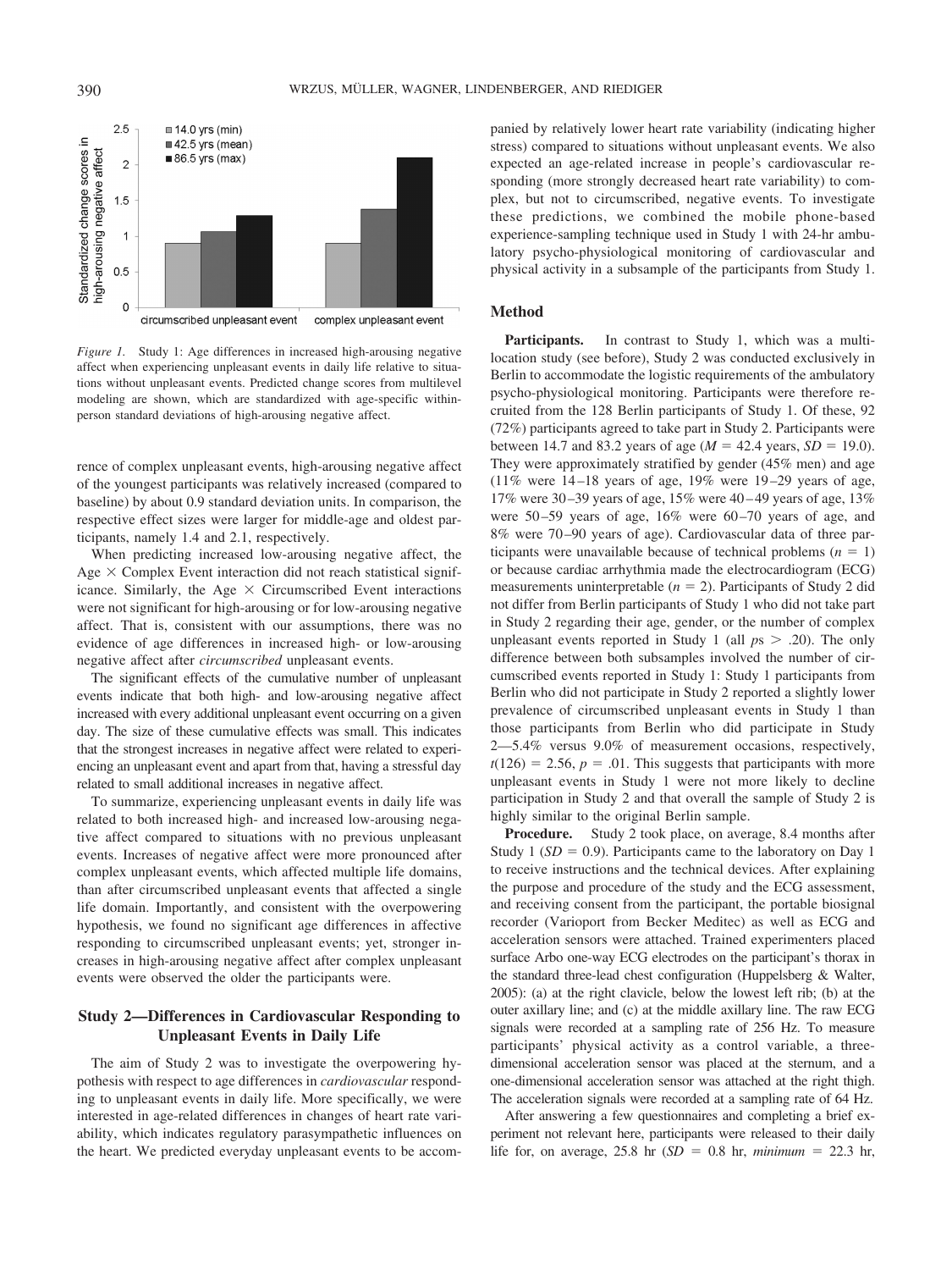$maximum = 29.8$  hr). Physiological measures were continuously recorded during the ambulatory assessment phase. Participants answered experience-sampling questionnaires presented via the same mobile phones as in Study 1 (Nokia E50). The same Java software as in Study 1 controlled the schedule of the experience sampling and presented items on the mobile phone screen. On average, participants answered seven assessments ( $SD = 0.8$ ,  $r_{\text{age}} = .05$ ,  $p = .31$ ) during their waking hours of the 2 assessment days. The experiencesampling procedure scheduled one random assessment for each of the six subsequent 2-hr windows, ensuring that measurement occasions were at least 15 min apart. Participants received 150  $\epsilon$  (approximately \$200) as reimbursement. The ethics committee of the Max Planck Institute for Human Development approved the study.

**Measures.** The measures for affective experience, occurrence of unpleasant events, as well as current activities and persons present were the same as in Study 1.

*Cardiovascular activity.* To analyze heart rate variability in ECG recordings, the standard time-domain measure RMSSD was used (Malik et al., 1996), which was calculated as the root of the mean squared differences between successive interbeat intervals of the ECG curve. The RMSSD measure is an estimate of short-term components of heart rate variability. It correlates very highly with short-term components of heart rate variability derived from spectral analyses but is, unlike measures derived from spectral analyses, also applicable to short ECG recording intervals of less than 2 min (Denver, Reed, & Porges, 2007; Goedhart, Van Der Sluis, Houtveen, Willemsen, & De Geus, 2007; Malik et al., 1996). It is therefore very suitable for our purposes of measuring an indicator of parasympathetic control (Denver et al., 2007; Malik et al., 1996). RMSSD values were computed for the time period of answering a given experience-sampling questionnaire, which lasted on average 246 s  $(SD = 88 \text{ s})$ . RMSSD values were screened for age-specific outliers (Malik et al., 1996; Umetani, Singer, McCraty, & Atkinson, 1998) and were log-transformed (natural logarithm) to reduce slight left skewness.

*Physical activity.* To control for the influence of physical activity in cardiovascular measures, activity values were computed as follows (Fahrenberg, Foerster, Smeja, & Mueller, 1997; Mathie, Coster, Lovell, & Celler, 2004): First values from the two acceleration sensors were detrended to remove any linear drift of measurements over time and corrected for the influence that gravitational force exerted on the acceleration sensors depending on the posture of the person. The absolute values of these adjusted measurements were summed for the duration of each experiencesampling measurement occasion and divided by the length of participants' responding to the respective measurement. This yielded an indicator of participants' average physical activity per minute while responding to the experience-sampling questionnaire. Minute average values were log-transformed to normalize left-skewed distribution, which was due to a larger number of measurement occasions with little physical activity.

*Health and physical fitness—person variables.* Following the ambulatory monitoring, participants came to the laboratory on Day 2. The ambulatory monitoring system was detached, and participants were asked to answer questionnaires on potential previous illnesses, medication, and general physical fitness. We derived an indicator of prior cardiac illness from answers regarding previous cardiovascular illnesses, such as high or low blood pressure, coronary heart illnesses, heart attack, arrhythmia, or inflammatory cardiac illnesses. This indicator was dummy-coded with "1" indicating a previously diagnosed cardiac illness and "0" indicating no previously diagnosed cardiac illnesses, which applied to 88% of the participants. Participants also reported the name and the type of any medication they took regularly and also on the day of the data assessment. We classified the medication as having an effect on heart rate variability  $(1 = yes, 0 = no;$  the latter being the case for 86% of participants) based on patient information sheets and with the support of a physician regarding unclear cases. As an indicator of participants' regular fitness activities, we used the sum of hours spent on physical activities during a typical week, such as walking, gardening, swimming, biking, and dancing ( $M = 2.80$ ,  $SD = 3.44$ ). In addition, participants' body mass index ( $M = 26.0$ ,  $SD = 5.3$ ) was calculated by dividing laboratory measurements of participants' weight in kilograms by their squared height in meters.

**Analytic approach.** As measurement occasions (Level 1) were nested within persons (Level 2), we specified two-level random coefficient models in HLM (Raudenbush et al., 2004), using full information maximum likelihood and robust standard error estimation. More specifically, average heart rate variability (lnRMSSD) during a given experience-sampling measurement was predicted using the following equations:

*Occasion level (Level 1)*

 $lnRMSSD_{ij} = \beta_{0j} + \beta_{1j}$ (circumscribed event yes/no)

 $+ \beta_{2j}$ (complex event yes/no) +  $\beta_{3j}$ (physical activity) +  $\beta_{4j}$ (time of day) + r<sub>ij</sub>

*Person level (Level 2)*

$$
\beta_{0j} = \gamma_{00} + \gamma_{01}(age) + \gamma_{02}(age^2) + u_{0j}
$$
  
\n
$$
\beta_{1j} = \gamma_{10} + \gamma_{11}(age) + u_{1j}
$$
  
\n
$$
\beta_{2j} = \gamma_{20} + \gamma_{21}(age) + u_{2j}
$$
  
\n
$$
\beta_{3j} = \gamma_{30} + u_{3j}
$$
  
\n
$$
\beta_{4j} = \gamma_{40} + u_{4j}
$$

On the level of measurement occasions (Level 1), circumscribed and complex unpleasant events were entered as two dummy-coded predictors. Consequently, situations without previous unpleasant events again served as reference category. That is, we analyzed within-person differences in heart rate variability in situations after circumscribed or complex events compared to situations in which no unpleasant event had occurred (individual baseline). Physical activity during the given measurement occasion and time of day were entered as control variables on Level 1 (both grand-mean centered). Age of participants was grand-mean centered and included on Level 2. The coefficient  $\gamma_{00}$  denotes the average level of heart rate variability (lnRMSSD) at measurement occasions before which no unpleasant event had occurred previously, assuming all other predictors to be at the sample mean;  $\gamma_{10}$  reflects the average difference in heart rate variability (compared to situations without previous unpleasant events) after a circumscribed unpleasant event had occurred (assuming all other predictors to be at the sample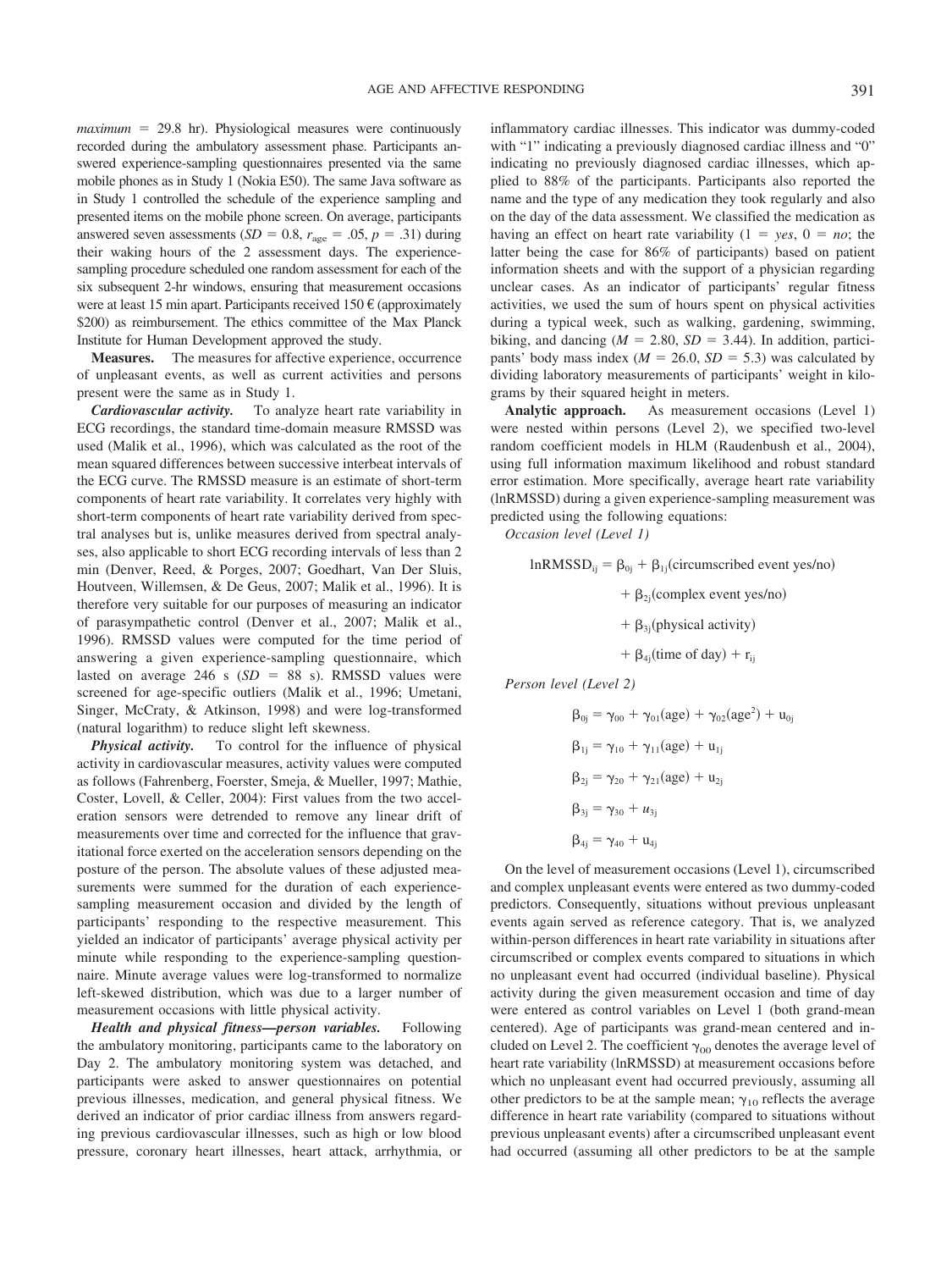mean);  $\gamma_{20}$  represents the respective difference after the occurrence of complex unpleasant events that related to multiple life domains compared to the individual baseline; and  $\gamma_{11}$  and  $\gamma_{21}$  reflect age differences in these respective effects.  $\gamma_{10}$  and  $\gamma_{20}$  can be interpreted as average unstandardized change scores, and we computed standardized effect sizes by multiplying unstandardized change scores with the inverse of age-specific standard deviations of RMSSD (Hoffman & Stawski, 2009; Wrzus et al., 2012). Random variance at each level is indicated by the coefficients r and u.

#### **Results**

**Age-related differences in the prevalence of unpleasant events.** About 40% of participants reported unpleasant events during the 24-hr study period. These participants were not significantly clustered in specific age groups,  $\chi^2(6) = 6.97$ ,  $p = .32$ ; that is, they were about evenly distributed across all investigated age groups. Unpleasant events were reported, on average, on 8.2% of the measurement occasions obtained from a given participant  $(SD = 12.6$ , range =  $0\% - 57\%$ ). Participants' age was not significantly associated with the percentage of measurement occasions with unpleasant events reported ( $r = -16$ ,  $p = .13$ ). Participants classified the reported unpleasant events most often as *interpersonal* (36%), followed by *work-related* (27%), *daily issues* (11%), *health-related* (10%), and *other* (6%). On average,  $11.7\%$  (*SD* = 30.4) of the unpleasant events reported by a given person were complex, that is, affected multiple life domains ( $mode = 2$ ,  $M = 2.2$ ). The percentage of complex unpleasant events also did not vary significantly with the participants' age  $(r = .17, p = .35)$ . Table 3 provides descriptive information on the central variables of Study 2.

**Age-related differences in cardiovascular responding to unpleasant events.** The left column of Table 4 summarizes parameter estimates of a multilevel model predicting momentary heart rate variability (lnRMSSD) by age, the occurrence of circumscribed and complex unpleasant events, and the respective interactions with age, controlling for the level of physical activity during the experience sampling report, and time of day. The average heart rate variability at occasions with no previous hassle was predicted by linear as well as quadratic age effects. It followed a U-shaped curve and was somewhat lower for participants in middle adulthood compared to younger and older participants.

Consistent with the overpowering hypothesis, there were significant interactions between age and the occurrences of circumscribed or complex unpleasant events when predicting fluctuations in heart rate variability (see Table 4 and Figure 2): With higher age, cardiovascular responses were less pronounced when reporting circumscribed unpleasant events and were more pronounced when encountering complex unpleasant events, both relative to situations without previous unpleasant events. To follow up on these age interactions, simple-slope analyses revealed that decreases in heart rate variability (indicating higher stress responding) to circumscribed unpleasant events were less pronounced with higher age up to the age of 36.8 years. In participants older than 36.8 years, occurrences of circumscribed unpleasant events were no longer significantly related to changes in heart rate variability. In contrast, occurrences of complex unpleasant events were predictive of larger decreases in heart rate variability relative to the individual baseline the older participants were. Simple-slope analyses revealed that this decrease in heart rate variability associated with complex unpleasant events was statistically significant for people 41.5 years of age and older. These effects remained robust when additionally controlling for other persons present, the activity participants momentarily engaged in, medication, cardiac illnesses, regular sport activity, and body mass index. Figure 2 illustrates predicted, standardized within-person change scores in heart rate variability for the minimum, mean, and maximum age of the investigated sample. The standardized change scores denote the estimated effect sizes for differences in heart rate variability after a circumscribed or complex unpleasant event occurred compared to situations without previous unpleasant events (baseline).

We next addressed the concern that the observed age effects might be due to age differences in psychological responses to unpleasant events. We re-ran the analyses of Model A but additionally included high- and low-arousing negative affect and the interactions with age as model predictors. The age moderations in the effects of circumscribed and complex unpleasant events on heart rate variability remained significant (see Model B in Table 4). This indicates that age differences in cardiovascular responding to unpleasant events were not attributable to age differences in the accompanying negative affect.

To summarize, heart rate variability decreased after experiencing unpleasant events in daily life, compared to situations without a preceding unpleasant event. This indicates a physiological stress response and was especially pronounced for experiences of complex unpleasant events. Importantly, and consistent with the overpowering hypothesis and results from Study 1, we found stronger responding after complex unpleasant events the older the partici-

Table 3

|  |  |  |  | Study 2: Descriptive Statistics and Intercorrelations of Central Study Variables |  |  |  |  |
|--|--|--|--|----------------------------------------------------------------------------------|--|--|--|--|
|--|--|--|--|----------------------------------------------------------------------------------|--|--|--|--|

|                                                                                                                                                                                                                                                |                                                         |                            | Pearson correlations |    |
|------------------------------------------------------------------------------------------------------------------------------------------------------------------------------------------------------------------------------------------------|---------------------------------------------------------|----------------------------|----------------------|----|
| Variable                                                                                                                                                                                                                                       | M(SD)                                                   |                            |                      |    |
| $1. \text{Age}$<br>2. Within-person average heart rate variability (lnRMSSD)<br>3. % circumscribed unpleasant events <sup>a</sup> (affecting one life domain)<br>4. % complex unpleasant events <sup>a</sup> (affecting multiple life domains) | 41.30 (18.26)<br>3.26(0.62)<br>0.07(0.12)<br>0.01(0.04) | $-.46***$<br>$-.16$<br>.02 | .07<br>$-.06$        | 07 |

*Note.*  $N = 89$  due to unavailable cardiovascular data of three participants. lnRMSSD =  $log$ -transformed root of mean squared difference of successive heart beats.

<sup>a</sup> Relative to a given participant's total number of measurements.

 $p^*$  *p* < .01.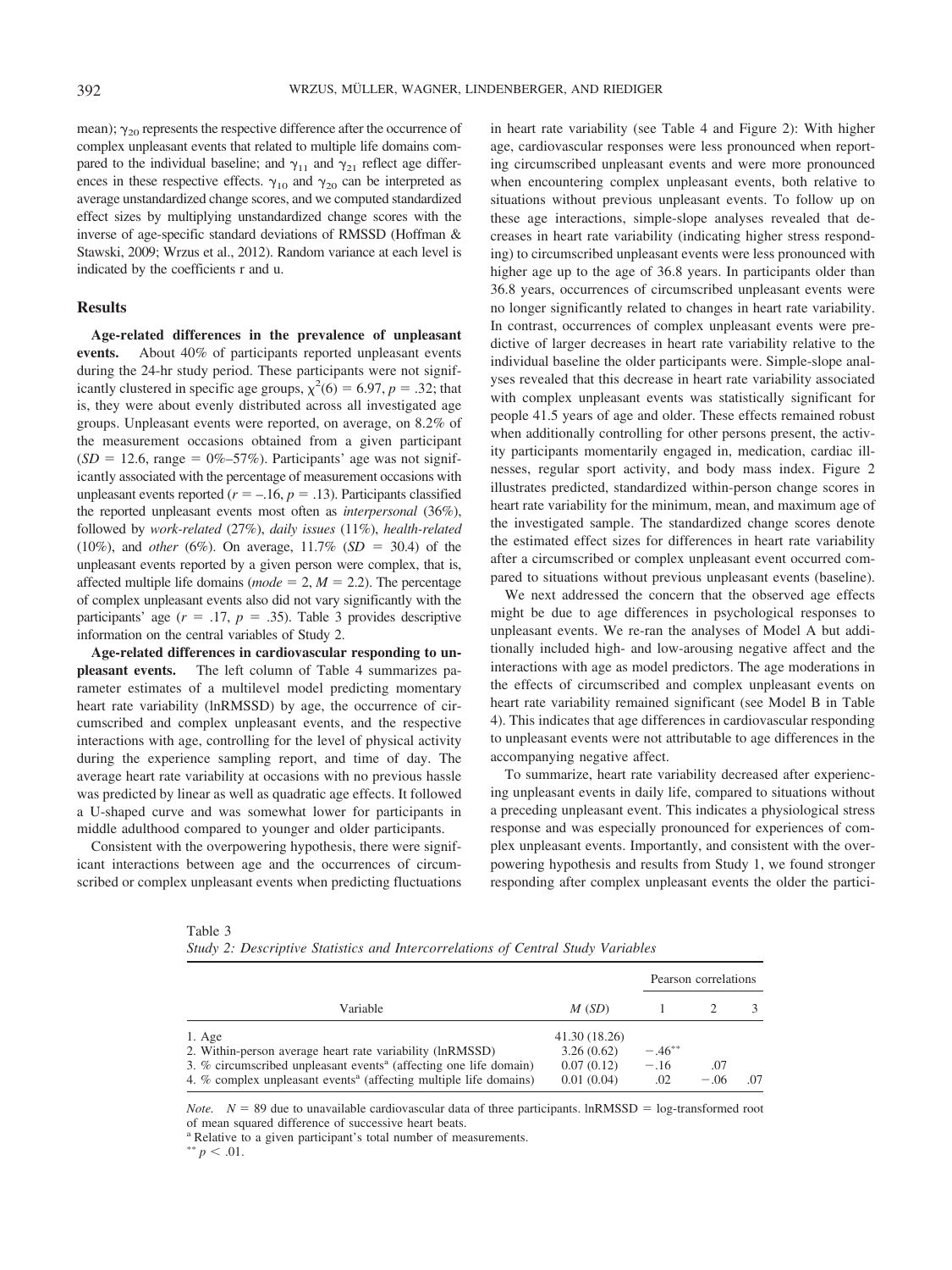Table 4

*Study 2: Age and Occurrences of Circumscribed and Complex Unpleasant Events as Predictors of Heart Rate Variability (Unstandardized Parameter From Two-Level Multilevel Models)*

|                                             | Heart rate variability<br>(lnRMSSD) |                                    |
|---------------------------------------------|-------------------------------------|------------------------------------|
| Variable                                    | Model A                             | Model B                            |
| Intercept                                   | $3.05***$                           | $3.17***$                          |
| Age                                         | $-0.018***$                         | $-0.014**$                         |
| Age <sup>2</sup>                            | $0.001*$                            | $0.001*$                           |
| Occurrence of unpleasant events             |                                     |                                    |
| Circumscribed (single domain)               | $-0.09^{ns}$                        | $-0.06^{ns}$                       |
| Complex (multiple domains)                  | $-0.25***$                          | $-0.20^{ns}$                       |
| Age × Circumscribed Unpleasant Event        | $0.006*$                            | $0.009*$                           |
| Age $\times$ Complex Unpleasant Event       | $-0.011***$                         | $-0.009*$                          |
| Control variables: Occasion level           |                                     |                                    |
| Time of day                                 | $-0.007^{ns}$                       | $-0.006^{ns}$                      |
| Momentary level of physical activity        | $-0.15***$                          | $-0.13***$                         |
| Negative affect: Low-arousing               |                                     | $-0.02^{ns}$                       |
| Negative affect: High-arousing              |                                     | $-0.003^{ns}$                      |
| Age $\times$ Negative Affect: Low-arousing  |                                     | $-0.003^{ns}$                      |
| Age $\times$ Negative Affect: High-arousing |                                     | $0.0003^{ns}$                      |
| Partner present <sup>a</sup>                |                                     | $0.002^{ns}$                       |
| Family present <sup>a</sup>                 |                                     | $-0.07^{ns}$                       |
| Friends present <sup>a</sup>                |                                     | $0.003^{ns}$                       |
| Colleagues/students present <sup>a</sup>    |                                     | $0.03^{ns}$                        |
| Strangers present <sup>a</sup>              |                                     | $-0.22***$                         |
| Others present <sup>a</sup>                 |                                     | $0.05^{\rm \scriptscriptstyle ns}$ |
| Work/school activity <sup>b</sup>           |                                     | $0.05^{\rm \scriptscriptstyle ns}$ |
| Chores/errands <sup>b</sup>                 |                                     | $-0.05^{ns}$                       |
| Leisure activity <sup>b</sup>               |                                     | $-0.08^{ns}$                       |
| Doing nothing/watching TV <sup>b</sup>      |                                     | $0.06^{ns}$                        |
| Conversation/visit <sup>b</sup>             |                                     | $0.04^{ns}$                        |
| Control variables: Person level             |                                     |                                    |
| Cardiac medication                          |                                     | $0.15^{ns}$                        |
| Cardiac illness                             |                                     | $-0.61^{ns}$                       |
| Physical fitness                            |                                     | $-0.01^{ns}$                       |
| Body mass index                             |                                     | $-0.02**$                          |

*Note*.  $lnRMSSD = log-transformed root of mean squared difference of$ successive heart beats.

<sup>a</sup> Reference category of *nobody* for people present. <sup>b</sup> Reference category of *other*, *doctor visit* for activity did not occur.

 $ns > .05.$  *\*p* < .05. *\*\*p* < .01.

pants were. Results further indicated less pronounced responding with higher age after circumscribed unpleasant events.

### **Discussion**

The purpose of this research was to contribute to a better understanding of age-related differences in affective responding to unpleasant events, focusing on the age range from adolescence to old age. Some lines of previous research have suggested that affective responding should *increase* throughout adulthood because age-related declines in cognitive competencies diminish people's affective abilities as well (Labouvie-Vief, 2003; Labouvie-Vief et al., 2007). Other researchers have held the contrary position and claimed that affective responding should *decrease* with age because life experience and higher motivation to maximize emotional well-being lead to improved ability to control affective reactions to unpleasant situations (Carstensen & Charles, 1998; Gross et al., 1997). We proposed and tested the overpowering hypotheses in two studies as a possible explanation for the inconsistent pattern of findings to date, hoping to bridge the apparently opposing theoretical stances. Below, we discuss the findings of the two studies and explain how they complement each other and relate to previous studies. Then, we discuss how these findings might contribute to the understanding of age-related differences in affect regulation.

# **Age-Related Differences in Affective Responding to Circumscribed and Complex Unpleasant Events**

Study 1 showed that unpleasant events in daily life elicited highand low-arousing negative affect that was more intense relative to negative affect in situations without prior unpleasant events. As expected, this relatively increased negative affect was more pronounced after complex unpleasant events that affected multiple life domains than after circumscribed unpleasant events that affected a single life domain only. This finding supports our assumption that the complexity of unpleasant situations is a situational characteristic that contributes to intra-individual differences in affective responses—in addition to other characteristics that have been proposed, for example, by previous stress research, such as the predictability, ambiguity, or novelty of the situation (Lazarus & Folkman, 1984).

In accordance to the overpowering hypothesis, affective responding with respect to high- (but not low-) arousing negative affect to *complex* unpleasant events was more pronounced the older participants were. This concurs with previous studies on age differences in daily reactivity to severe unpleasant events (Mroczek & Almeida, 2004; Sliwinski et al., 2009). The previously reported increases in negative affect, however, were considerably smaller compared to the increase of more than one scale point we observed in Study 1 reported here. Although the unstandardized coefficients are difficult to compare across studies because they stem from different items and scales, it is possible that end-of-day assessments underestimate the heightened negative affect in response to daily hassles. Underestimation could be due to retrospective memory biases that may additionally differ between participants of different age groups. For example, we did not observe



*Figure 2.* Study 2: Age differences in alterations of heart rate variability after unpleasant events occurred in daily life relative to situations without unpleasant events. Predicted change scores from multilevel modeling, which are standardized with age-specific within-person standard deviations of heart rate variability (log-transformed root of mean squared difference of successive heart beats [lnRMSSD]).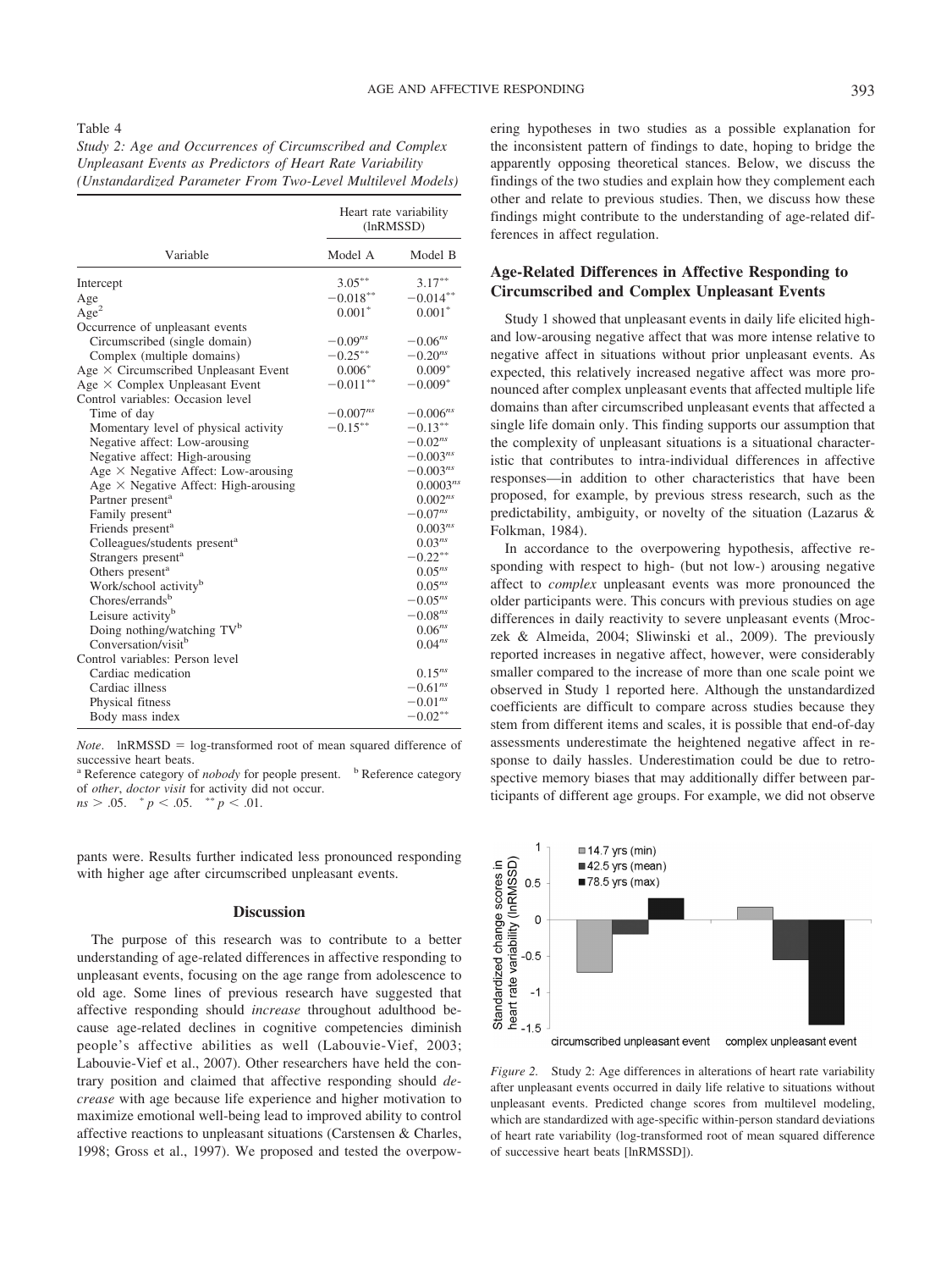less pronounced immediate affective responding with higher age after circumscribed events as sometimes reported in studies using end-of-day assessments (Birditt et al., 2005). This finding in endof-day assessment approaches could be due to older participants retrospectively recalling negative events as less negative than younger people (Charles, 2010; Levine & Bluck, 1997). This problem is circumvented in repeated momentary experience sampling as used in the present research. The finding of similar affective responding to circumscribed unpleasant events across different age groups is consistent with the idea that the ability to regulate one's affective reactions is preserved throughout adulthood, as long as the affect-eliciting event remains manageable within the limits of the individual's capacities (see also Charles, 2010, for a similar argument). Thus, we argue that end-of-day assessments may underestimate the immediate effects of unpleasant events, and especially so for older adults.

In agreement with our hypothesis, more pronounced affective responding to complex unpleasant events with higher age was restricted to high-arousing negative affect—that is, anxiousness and anger—and was not evident for low-arousing negative affect. Immediate reactions to unpleasant events that involve arousing affect facets might be particularly relevant at higher ages when negative information is generally perceived as more arousing (Keil & Freund, 2009). Furthermore, it has been proposed that higharousing unpleasant affect is increasingly problematic to manage with higher age because down-regulation physiological arousal becomes more difficult (Charles, 2010; Keil & Freund, 2009). This underlines our assumption that complex unpleasant events that elicit highly arousing negative affect are more difficult to handle with higher age.

The findings of Study 2 supported and further extended the results of Study 1 with respect to parasympathetic responding to unpleasant events. Consistent with our findings in Study 1 and in line with the overpowering hypothesis, we found that with higher age, participants' responding in heart rate variability was stronger after experiencing *complex* unpleasant events that affected multiple life domains. Interestingly, we also found that the older the participants were, the weaker their heart rate variability responding was after experiencing *circumscribed* unpleasant events that concerned single life domains only. These findings again confirm the idea that age differences in affective responses to unpleasant situations depend on how demanding the event is.

These results also speak against the argument of a generalized age-related decline in cardiovascular flexibility (Charles, 2010; Levenson, 2000; Pugh & Wei, 2001). The assumption of a decreased cardiovascular flexibility disagrees with the fact that, within the same sample, changes in heart rate variability were either more or less pronounced the older participants were, depending on the complexity of the unpleasant situation. Likewise, a recent meta-analysis on age-related differences on physiological responding showed that responsiveness reflected in heart rate changes decreases with age, but responsiveness reflected in changes in systolic blood pressure increases (Uchino et al., 2010). These two latter measures are differently affected by illnessrelated changes—for example, arteriosclerosis—and are differently sensitive to the individual's attempts to regulate their reactions to unpleasant events (Ferrari, Radaelli, & Centola, 2003; Uchino et al., 2010). Uchino et al. (2010) argued that future studies should take into account associations with subjective experiences and should investigate affective responding outside laboratory contexts. Laboratory contexts might also limit older people's use of their preferred (and maybe practiced) affect-regulatory strategies (Carstensen, Isaacowitz, & Charles, 1999).

We addressed both of these calls for research in our studies. Furthermore, we focused on heart rate variability as an indicator of cardiovascular activity that is predominantly under parasympathetic influence and thus unaffected by age-related changes in blood vessels (e.g., arteriosclerosis; Ferrari et al., 2003; Folkow & Svanborg, 1993). High-frequency heart rate variability as an indicator of parasympathetic activity is assumed to be sensitive to the physiological manifestation of affect regulation (Berntson et al., 1997; Porges et al., 1994). Decreases in heart rate variability indicate the withdrawal of the homeostatic parasympathetic influence (Appelhans & Luecken, 2006; Berntson et al., 1997). Thus, age-related attenuation of the withdrawal after circumscribed unpleasant events invites the interpretation that with higher age, people are better able to maintain the balancing effect of the parasympathetic nervous system in response to unpleasant events, provided the consequences of the event are limited.

Findings of both studies reported here show that age differences in affective responses to unpleasant events varied with the demand complexity of the unpleasant event, which had not been addressed empirically to date. A possible interpretation for this pattern of findings is based on the assumption that affective reactions to unpleasant events are shaped by the effectiveness with which people regulate their emotions in the face of adversity. Effective affect regulation has been proposed to require cognitive resources (Ochsner & Gross, 2004; Richards & Gross, 1999). Affect regulation in the face of complex adversity might thus overtax older adults' available fluid-cognitive capacity, which declines throughout adulthood (Ferrer-Caja et al., 2002; Heckhausen, Wrosch, & Schulz, 2010; Verhaeghen & Salthouse, 1997). Importantly, our findings show that physiological responding to *circumscribed* unpleasant events decreased with age, whereas psychological responding to such events showing no age associations suggests that older adults are just as— or perhaps even more—motivated and able to remain relatively calm in the face of adversities as long as these do not exceed their available resources (Kunzmann & Richter, 2009). Drawing an analogy to cognitive development, such circumscribed events could describe situations where people show their usual or "baseline" performance, whereas responses to complex unpleasant events might reflect individual's "maximum levels" of affect regulation in analogy to maximum performance levels in complex cognitive tasks (Baltes, 1987). Therefore, focusing on differences in complexity of unpleasant events could provide the means for "testing-the-limits" of people's capacity for affect regulation similarly to studying limits of cognitive plasticity (Baltes, 1987; Kliegl et al., 1989).

### **Strengths, Caveats, and Future Directions**

Our methodological approach of repeatedly sampling both psychological and physiological responses to unpleasant events occurring in people's daily lives at short time intervals accounted for the multi-dimensionality of affective experiences, maximized the ecological validity of our assessments, and diminished the time between the occurrence of the event and the assessment of affective responses. The latter is a methodological improvement over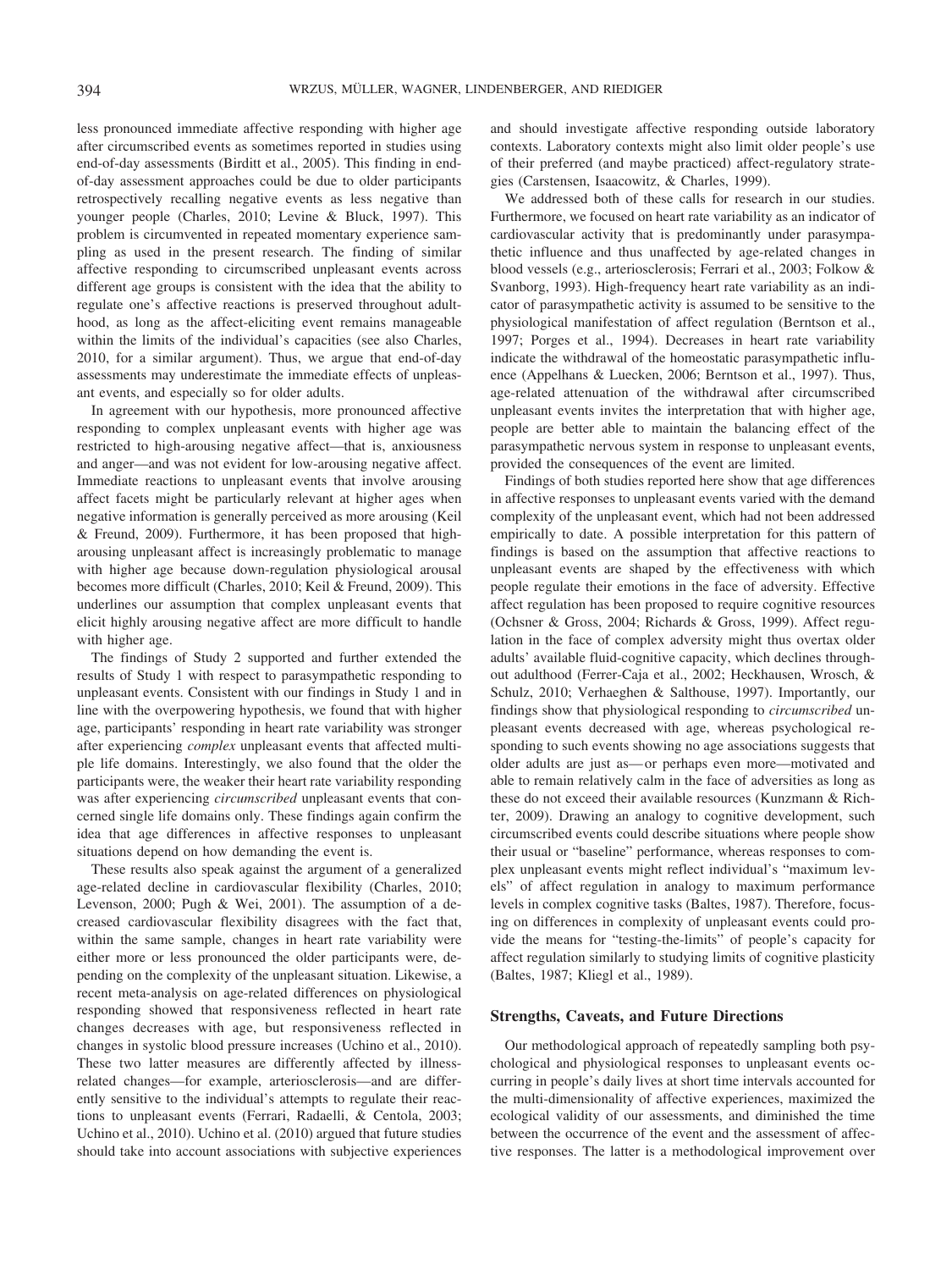previous studies using end-of-day reports. In addition, our dataanalytic approach of specifying three-level multilevel models with observations nested within days nested within individuals took into account the possibility that nightly rests can serve as a natural emotion regulator (Minkel et al., 2012; Walker & van der Helm, 2009). and, thus, delimit the interpretability of comparisons of affective states within individuals from one day to the next.

In the analyses reported in this article, we compared situations with prior negative events— either related to a single or multiple life domains—to situations without such events. The latter situations can be viewed as "normal states" because they accounted for about 90% of the measurement occasions in both studies, and served as a baseline in our analyses. We agree that other baselines, such as the previous measurement occasion or the average of all measurement occasions, are conceivable as well. However, in our view, the baseline used in the present study is particularly well suited to address the main research questions of this article: How do subjective and physiological states differ between situations in which unpleasant events had occurred versus had not occurred, and how are these differences modulated by people's age?

Despite these various strengths of our studies, a few limitations need to be mentioned. First, the cross-sectional design of the present studies leaves open the question whether the observed age-related differences correspond to intraindividual change as people age (Lindenberger, von Oertzen, Ghisletta, & Herzog, 2011). Longitudinal investigations are necessary to investigate this question in the future. Another limitation of this research is its correlational nature, which prohibits conclusions about causality. We focused on heart rate variability as indicator of physiological responding, as this measure has been associated with psychological regulatory attempts (Appelhans & Luecken, 2006; Berntson et al., 1997; Porges et al., 1994). The chosen operationalization of heart rate variability amplitude, RMSSD, proved to be a valid indicator of parasympathetic activity without controlling breathing (Denver et al., 2007). Although the need to control for breathing frequency is still under debate (cf. Denver et al., 2007; Grossman & Taylor, 2007), Denver et al. (2007) as well as our own work<sup>3</sup> showed that RMSSD is largely independent of breathing frequency in a variety of situations. Heart rate variability amplitude can be assessed easily and reliably in ambulatory monitoring, in contrast to cortisol responses or changes in electrodermal activity, which have also been shown to be related to affective responses (Graham, Christian, & Kiecolt-Glaser, 2006; Kreibig, 2010). However, physiological responding to unpleasant experiences is obviously multi-faceted. Thus, our conclusions on age differences in physiological responding to differently complex unpleasant events are restricted to heart rate variability as a selected indicator of physiological reactivity among others. Finally, our interpretations of findings involve the assumption that differences in affective responding to unpleasant events reflect differences in attempts to regulate one's affective experiences during stressful situations. These regulatory attempts, however, were not directly assessed in our studies. This will require implementation of suitable experimental paradigms in the future.

### **Summary and Conclusion**

Focusing on a wide age range from adolescence to old age, we conducted two studies to investigate age-related differences in psychological and physiological responding to unpleasant events

occurring in people's daily lives and natural environments, using momentary ecological assessment methods. Consistent with the overpowering hypothesis, our findings show that when dealing with complex unpleasant events that affect multiple life domains, both psychological and cardiovascular responding to unpleasant events were more pronounced with higher age. When dealing with circumscribed unpleasant events, however, no age differences in psychological responding were observed, and cardiovascular responding was even less pronounced the older the participants were.

These findings show that taking the demand complexity of affect-eliciting events into account may bridge theoretical predictions that appear to oppose at first glance and that derive from theoretical perspectives on socio-emotional selectivity (Carstensen et al., 2000) and on dynamic integration (Labouvie-Vief, 2003). On the one hand, our findings regarding equal or even lower responding of older compared to younger individuals to circumscribed unpleasant events are in line with the idea of the former position: With age, people might become increasingly motivated, and with experience perhaps even better at maximizing their emotional well-being (Charles, 2010; Isaacowitz, Toner, Goren, & Wilson, 2008; Scheibe & Blanchard-Fields, 2010). However, this might apply only as long as these situations do not overtax the available capacities. On the other hand, our findings of age-related increases in both psychological and physiological responding to complex unpleasant events are compatible with the idea that regulating one's affective responses in complex unpleasant situations becomes more difficult with age. Regulatory efforts are cognitively demanding (Kunzmann & Richter, 2009; Richards & Gross, 1999), and as fluidcognitive resources decline in later life (Ferrer-Caja et al., 2002; Verhaeghen & Salthouse, 1997), handling one's affective responses may thus overburden older individuals in demanding situations. We conclude that the overpowering hypothesis can bridge currently opposing positions regarding age differences in affective responding by considering the complexity of the situation.

### **References**

- Almeida, D. M., Wethington, E., & Kessler, R. C. (2002). The Daily Inventory of Stressful Experiences: An interview-based approach for measuring daily stressors. *Assessment, 9,* 41–55.
- Appelhans, B. M., & Luecken, L. J. (2006). Heart rate variability as an index of regulated emotional responding. *Review of General Psychology, 10,* 229 –240. [doi:10.1037/1089-2680.10.3.229](http://dx.doi.org/10.1037/1089-2680.10.3.229)
- Bäckman, L., & Molander, B. (1986). Adult age differences in the ability to cope with situations of high arousal in a precision sport. *Psychology and Aging, 1,* 133–139. [doi:10.1037/0882-7974.1.2.133](http://dx.doi.org/10.1037/0882-7974.1.2.133)
- Baltes, P. B. (1987). Theoretical propositions of life-span developmental psychology: On the dynamics between growth and decline. *Developmental Psychology, 23,* 611– 626. [doi:10.1037/0012-1649.23.5.611](http://dx.doi.org/10.1037/0012-1649.23.5.611)
- Baltes, P. B., & Kliegl, R. (1992). Further testing of limits of cognitive plasticity: Negative age differences in a mnemonic skill are robust. *Developmental Psychology, 28,* 121–125. [doi:10.1037/0012-](http://dx.doi.org/10.1037/0012-1649.28.1.121) [1649.28.1.121](http://dx.doi.org/10.1037/0012-1649.28.1.121)

<sup>3</sup> Additional laboratory data from the 92 participants of Study 2 showed that across various activities the average correlation between RMSSD and breathing frequency was low and statistically nonsignificant—for example, for walking, climbing stairs, and standing:  $r_{\text{average}} = -0.04$ ,  $p > 0.10$ ; for still postures such as standing, sitting, and lying supine:  $r_{\text{average}} = -.10, p >$ .10. More details are available from the first author upon request.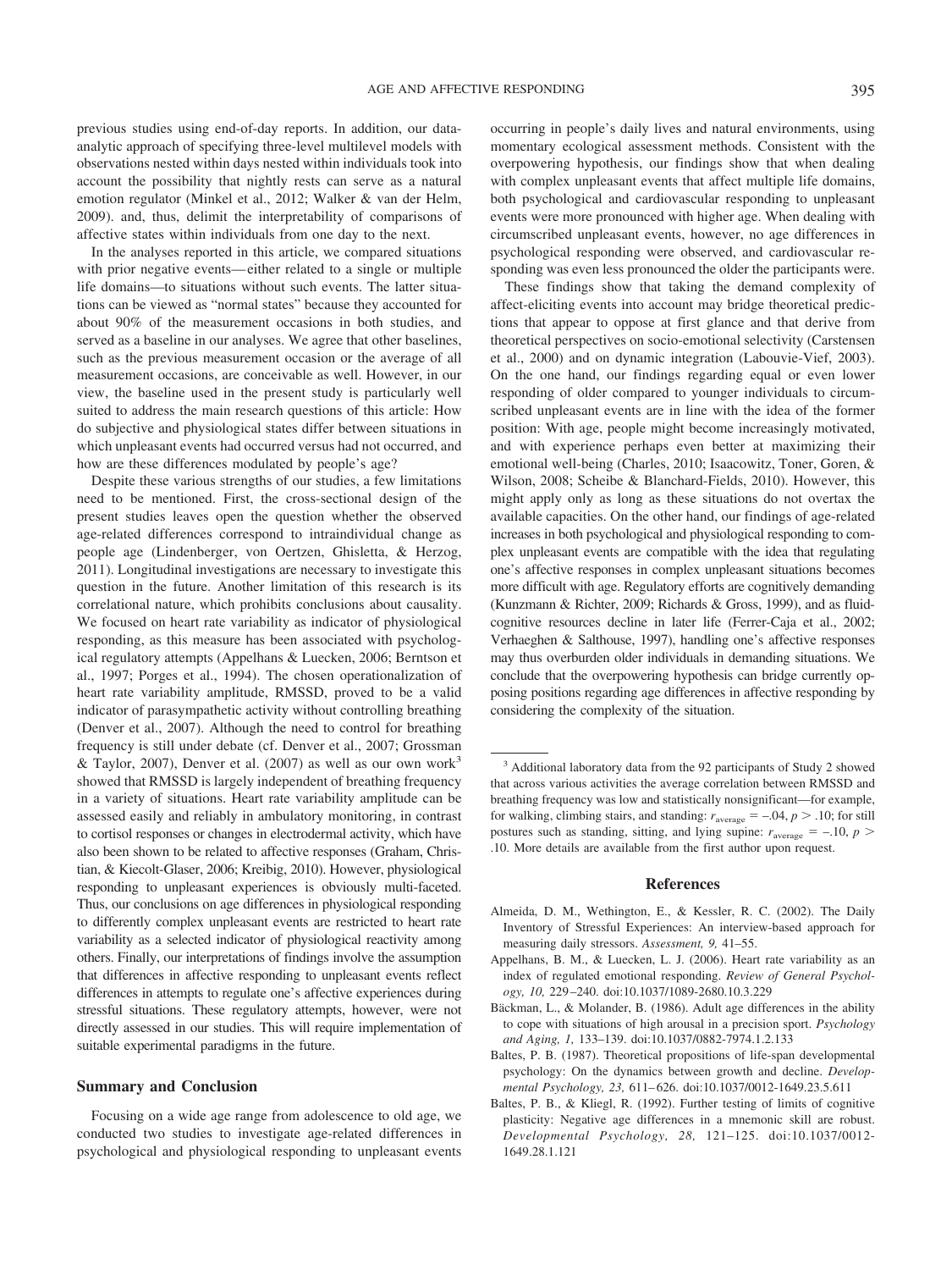- Berntson, G. G., Bigger, J. T., Jr., Eckberg, D. L., Grossman, P., Kaufmann, P. G., Malik, M., . . . van der Molen, M. W. (1997). Heart rate variability: Origins, methods, and interpretive caveats. *Psychophysiology, 34,* 623– 648. [doi:10.1111/j.1469-8986.1997.tb02140.x](http://dx.doi.org/10.1111/j.1469-8986.1997.tb02140.x)
- Birditt, K. S., Fingerman, K. L., & Almeida, D. M. (2005). Age differences in exposure and reactions to interpersonal tensions: A daily diary study. *Psychology and Aging, 20,* 330 –340. [doi:10.1037/0882-7974.20.2.330](http://dx.doi.org/10.1037/0882-7974.20.2.330)
- Brehmer, Y., Li, S. C., Müller, V., von Oertzen, T., & Lindenberger, U. (2007). Memory plasticity across the life span: Uncovering children's latent potential. *Developmental Psychology, 43, 465-478*. [doi:10.1037/](http://dx.doi.org/10.1037/0012-1649.43.2.465) [0012-1649.43.2.465](http://dx.doi.org/10.1037/0012-1649.43.2.465)
- Brose, A., Schmiedek, F., Lövdén, M., & Lindenberger, U. (2011). Normal aging dampens the link between intrusive thoughts and negative affect in reaction to daily stressors. *Psychology and Aging, 26,* 488 –502. [doi:](http://dx.doi.org/10.1037/a0022287) [10.1037/a0022287](http://dx.doi.org/10.1037/a0022287)
- Burg, M. M., & Pickering, T. G. (2011). The cardiovascular system. In R. J. Contrada & A. Baum (Eds.), *The handbook of stress science: Biology, psychology, and health* (pp. 37– 45). New York, NY: Springer.
- Carstensen, L. L. (1992). Social and emotional patterns in adulthood: Support for socioemotional selectivity theory. *Psychology and Aging, 7,* 331–338. [doi:10.1037/0882-7974.7.3.331](http://dx.doi.org/10.1037/0882-7974.7.3.331)
- Carstensen, L. L., & Charles, S. T. (1998). Emotion in the second half of life. *Current Directions in Psychological Science, 7,* 144 –149. [doi:](http://dx.doi.org/10.1111/1467-8721.ep10836825) [10.1111/1467-8721.ep10836825](http://dx.doi.org/10.1111/1467-8721.ep10836825)
- Carstensen, L. L., Isaacowitz, D. M., & Charles, S. T. (1999). Taking time seriously: A theory of socioemotional selectivity theory. *American Psychologist, 54,* 165–181. [doi:10.1037/0003-066X.54.3.165](http://dx.doi.org/10.1037/0003-066X.54.3.165)
- Carstensen, L. L., Pasupathi, M., Mayr, U., & Nesselroade, J. R. (2000). Emotional experience in everyday life across the adult life span. *Journal of Personality and Social Psychology, 79,* 644 – 655. [doi:10.1037/0022-](http://dx.doi.org/10.1037/0022-3514.79.4.644) [3514.79.4.644](http://dx.doi.org/10.1037/0022-3514.79.4.644)
- Charles, S. T. (2010). Strength and vulnerability integration: A model of emotional well-being across adulthood. *Psychological Bulletin, 136,* 1068 –1091. [doi:10.1037/a0021232](http://dx.doi.org/10.1037/a0021232)
- Charles, S. T., & Carstensen, L. L. (2008). Unpleasant situations elicit different emotional responses in younger and older adults. *Psychology and Aging, 23,* 495–504. [doi:10.1037/a0013284](http://dx.doi.org/10.1037/a0013284)
- Charles, S. T., & Carstensen, L. L. (2010). Social and emotional aging. *Annual Review of Psychology, 61,* 383– 409. [doi:10.1146/annurev.psych](http://dx.doi.org/10.1146/annurev.psych.093008.100448) [.093008.100448](http://dx.doi.org/10.1146/annurev.psych.093008.100448)
- Craik, F. I. M. (1999). Memory, aging, and survey measurement. In N. Schwarz, D. Park, B. Knäuper & S. Sudman (Eds.), *Cognition, aging, and self-reports* (pp. 95–115). Philadelphia, PA: Psychology Press.
- Denver, J. W., Reed, S. F., & Porges, S. W. (2007). Methodological issues in the quantification of respiratory sinus arrhythmia. *Biological Psychology, 74,* 286 –294. [doi:10.1016/j.biopsycho.2005.09.005](http://dx.doi.org/10.1016/j.biopsycho.2005.09.005)
- Diamond, L. M., & Otter-Henderson, K. D. (2007). Physiological measures. In R. W. Robins, C. Fraley, & R. F. Krueger (Eds.), *Handbook of research methods in personality psychology* (pp. 370 –388). New York, NY: Guilford Press.
- Fahrenberg, J., Foerster, F., Smeja, M., & Mueller, W. (1997). Assessment of posture and motion by multichannel piezoresistive accelerometer recordings. *Psychophysiology*, 34, 607–612. [doi:10.1111/j.1469-](http://dx.doi.org/10.1111/j.1469-8986.1997.tb01747.x) [8986.1997.tb01747.x](http://dx.doi.org/10.1111/j.1469-8986.1997.tb01747.x)
- Ferrari, A. U., Radaelli, A., & Centola, M. (2003). Aging and the cardiovascular system. *Journal of Applied Physiology, 95,* 2591–2597.
- Ferrer-Caja, E., Crawford, J. R., & Bryan, J. (2002). A structural modeling examination of the executive decline hypothesis of cognitive aging through reanalysis of Crawford et al.'s (2000) data. *Aging, Neuropsychology, and Cognition, 9,* 231–249. [doi:10.1076/anec.9.3.231.9611](http://dx.doi.org/10.1076/anec.9.3.231.9611)
- Fitzsimons, G. M., & Bargh, J. A. (2004). Automatic self-regulation. In K. D. Vohs & R. F. Baumeister (Eds.), *Handbook of self-regulation: Research, theory, and applications* (pp. 151–170). New York, NY: Guilford Press.
- Folkow, B., & Svanborg, A. (1993). Physiology of cardiovascular aging. *Physiological Reviews, 73,* 725–764.
- Goedhart, A. D., Van Der Sluis, S., Houtveen, J. H., Willemsen, G., & De Geus, E. J. C. (2007). Comparison of time and frequency domain measures of RSA in ambulatory recordings. *Psychophysiology, 44,* 203– 215. [doi:10.1111/j.1469-8986.2006.00490.x](http://dx.doi.org/10.1111/j.1469-8986.2006.00490.x)
- Graham, J. E., Christian, L. M., & Kiecolt-Glaser, J. K. (2006). Stress, age, and immune function: Toward a lifespan approach. *Journal of Behavioral Medicine, 29,* 389 – 400. [doi:10.1007/s10865-006-9057-4](http://dx.doi.org/10.1007/s10865-006-9057-4)
- Gross, J. J., Carstensen, L. L., Pasupathi, M., Tsai, J., Götestam Skorpen, C., & Hsu, A. Y. C. (1997). Emotion and aging: Experience, expression, and control. *Psychology and Aging, 12,* 590 –599. [doi:10.1037/0882-](http://dx.doi.org/10.1037/0882-7974.12.4.590) [7974.12.4.590](http://dx.doi.org/10.1037/0882-7974.12.4.590)
- Gross, J. J., & Thompson, R. A. (2007). Emotion regulation: Conceptual foundations. In J. J. Gross (Ed.), *Handbook of emotion regulation* (pp. 3–24). New York, NY: Guilford Press.
- Grossman, P., & Taylor, E. W. (2007). Toward understanding respiratory sinus arrhythmia: Relations to cardiac vagal tone, evolution and biobehavioral functions. *Biological Psychology, 74,* 263–285. [doi:10.1016/](http://dx.doi.org/10.1016/j.biopsycho.2005.11.014) [j.biopsycho.2005.11.014](http://dx.doi.org/10.1016/j.biopsycho.2005.11.014)
- Heckhausen, J., Wrosch, C., & Schulz, R. (2010). A motivational theory of life-span development. *Psychological Review, 117, 32*-60. [doi:10.1037/](http://dx.doi.org/10.1037/a0017668) [a0017668](http://dx.doi.org/10.1037/a0017668)
- Hoffman, L., & Stawski, R. S. (2009). Persons as contexts: Evaluating between-person and within-person effects in longitudinal analysis. *Research in Human Development, 6,* 97–120. [doi:10.1080/](http://dx.doi.org/10.1080/15427600902911189) [15427600902911189](http://dx.doi.org/10.1080/15427600902911189)
- Holmes, T. H., & Rahe, R. H. (1967). The Social Readjustment Rating Scale. *Journal of Psychosomatic Research, 11,* 213–218. [doi:10.1016/](http://dx.doi.org/10.1016/0022-3999%2867%2990010-4) [0022-3999\(67\)90010-4](http://dx.doi.org/10.1016/0022-3999%2867%2990010-4)
- Huppelsberg, J., & Walter, K. (2005). *Kurzlehrbuch Physiologie* [Textbook physiology]. Stuttgart, Germany: Thieme.
- Isaacowitz, D. M., & Blanchard-Fields, F. (2012). Linking process and outcome in the study of emotion and aging. *Perspectives on Psychological Science, 7,* 3–17. [doi:10.1177/1745691611424750](http://dx.doi.org/10.1177/1745691611424750)
- Isaacowitz, D. M., Toner, K., Goren, D., & Wilson, H. R. (2008). Looking while unhappy: Mood congruent gaze in young adults, positive gaze in older adults. *Psychological Science, 18,* 843– 853. [doi:10.1111/j.1467-](http://dx.doi.org/10.1111/j.1467-9280.2008.02167.x) [9280.2008.02167.x](http://dx.doi.org/10.1111/j.1467-9280.2008.02167.x)
- Keil, A., & Freund, A. M. (2009). Changes in the sensitivity to appetitive and aversive arousal across adulthood. *Psychology and Aging, 24,* 668 – 680. [doi:10.1037/a0016969](http://dx.doi.org/10.1037/a0016969)
- Kliegl, R., Smith, J., & Baltes, P. B. (1989). Testing-the-limits and the study of adult age differences in cognitive plasticity of a mnemonic skill. *Developmental Psychology, 25,* 247–256. [doi:10.1037/0012-](http://dx.doi.org/10.1037/0012-1649.25.2.247) [1649.25.2.247](http://dx.doi.org/10.1037/0012-1649.25.2.247)
- Kreibig, S. D. (2010). Autonomic nervous system activity in emotion: A review. *Biological Psychology, 84,* 394 – 421. [doi:10.1016/j.biopsycho](http://dx.doi.org/10.1016/j.biopsycho.2010.03.010) [.2010.03.010](http://dx.doi.org/10.1016/j.biopsycho.2010.03.010)
- Kunzmann, U., & Richter, D. (2009). Emotional reactivity across the adult life span: The cognitive pragmatics make a difference. *Psychology and Aging, 24,* 879 – 889. [doi:10.1037/a0017347](http://dx.doi.org/10.1037/a0017347)
- Labouvie-Vief, G. (2003). Dynamic integration: Affect, cognition, and the self in adulthood. *Current Directions in Psychological Science, 12,* 201–206. [doi:10.1046/j.0963-7214.2003.01262.x](http://dx.doi.org/10.1046/j.0963-7214.2003.01262.x)
- Labouvie-Vief, G. (2008). Dynamic integration theory: Emotion, cognition, and equilibrium in later life. In V. Bengtson, M. Silverstein, N. Putney, & D. Gans (Eds.), *Handbook of theories of aging* (pp. 277–293). New York, NY: Springer.
- Labouvie-Vief, G., Jain, E., Diehl, M., & Fang, Z. (2007). Six-year change in affect optimization and affect complexity across the adult life span: A further examination. *Psychology and Aging, 22,* 738 –751. [doi:10.1037/](http://dx.doi.org/10.1037/0882-7974.22.4.738) [0882-7974.22.4.738](http://dx.doi.org/10.1037/0882-7974.22.4.738)
- Larcom, M. J., & Isaacowitz, D. M. (2009). Rapid emotion regulation after